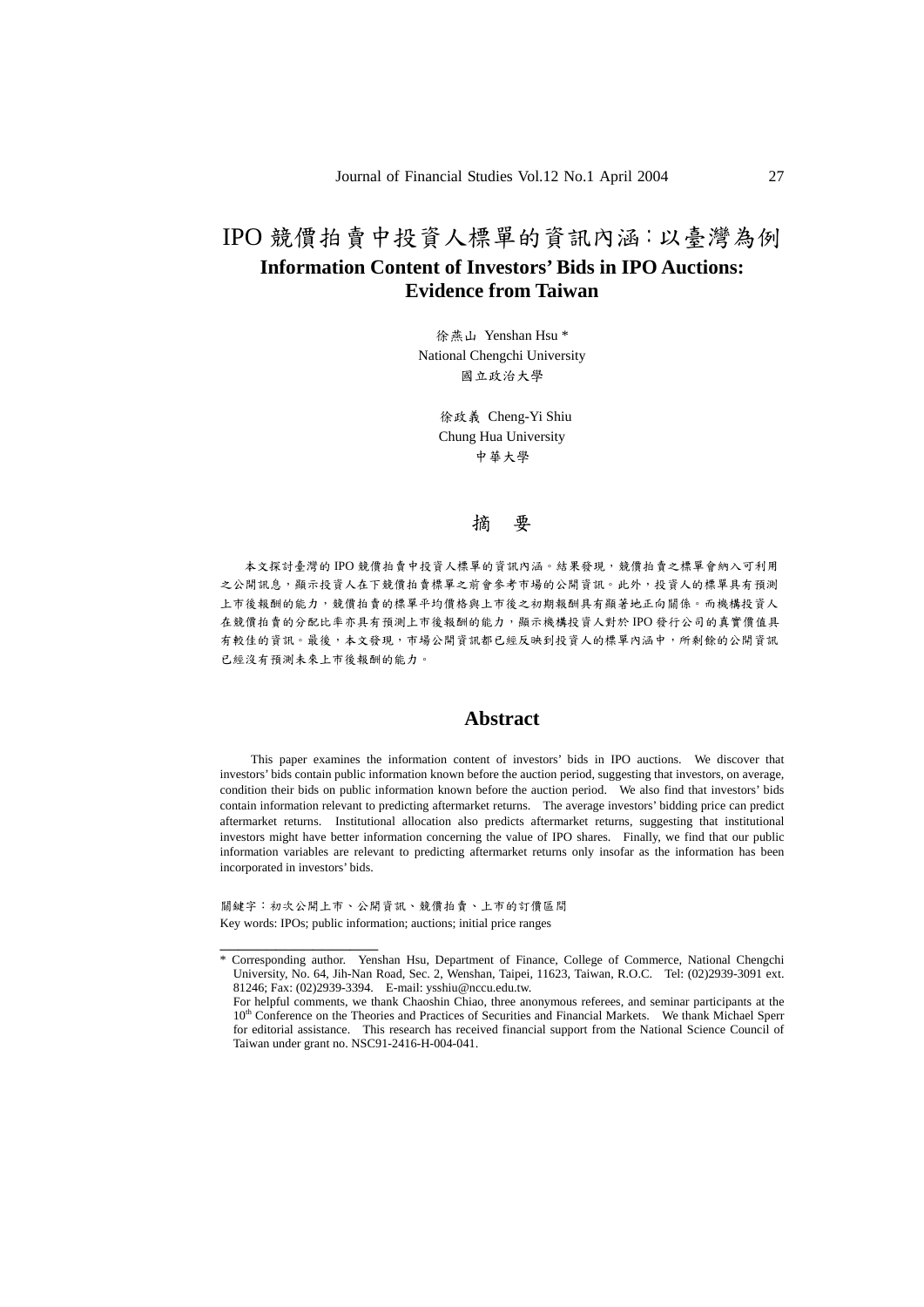# **Information Content of Investors' Bids in IPO Auctions: Evidence from Taiwan**

#### **I. Introduction**

One of the many roles that underwriters perform in IPOs is to gather pricing information from investors. Bookbuilding and auctions are two major selling mechanisms aimed at retrieving relevant pricing information from investors. Benveniste and Spindt (1989) and Spatt and Srivastava (1991) argue that the function of bookbuilding is to gather information about the value of the shares that are being issued. On the other hand, Benveniste and Wilhelm (1990) and Biais and Faugeron-Crouzet (2002) argue that an auction is essentially equivalent to the bookbuilding method with regard to its ability to convey information to investors<sup>1</sup>

This article examines the capability of Taiwanese IPO auctions to convey information to investors. We use a dataset of 77 Taiwanese discriminatory (pay as you bid) auctions to examine a two-fold question: first, the relationship between public information known before the auction period and investors' bidding behaviors during an auction, and second, the relationship between the information content of IPO auctions and aftermarket returns. In other words, on the first level, we examine the extent to which investors have incorporated public information known before the auction period in their bids; then, on the second level, we investigate whether investors' bids in an auction contain information relevant to predicting aftermarket returns.

Some recent papers have examined the role of public information in IPOs under a bookbuilding setting. For example, Cornelli and Goldreich (2003) find that investors submit their limit prices according to certain public information, such as the industry factor and the size of a firm. In addition, Lowry and Schwert (2001), Loughran and Ritter (2002), Derrien and Womack (2003), and Bradley and Jordan (2002) all show that public information, such as market index returns and initial returns of other contemporaneous IPOs prior to the bookbuilding period, affects aftermarket returns.

<u>.</u>

<sup>1</sup> In general, underwriters in a bookbuilding procedure will not release the details of pricing information collected from investors. Investors can only observe the issue price set by underwriters. Under an auction procedure, underwriters usually will release the collected information upon the completion of the auction.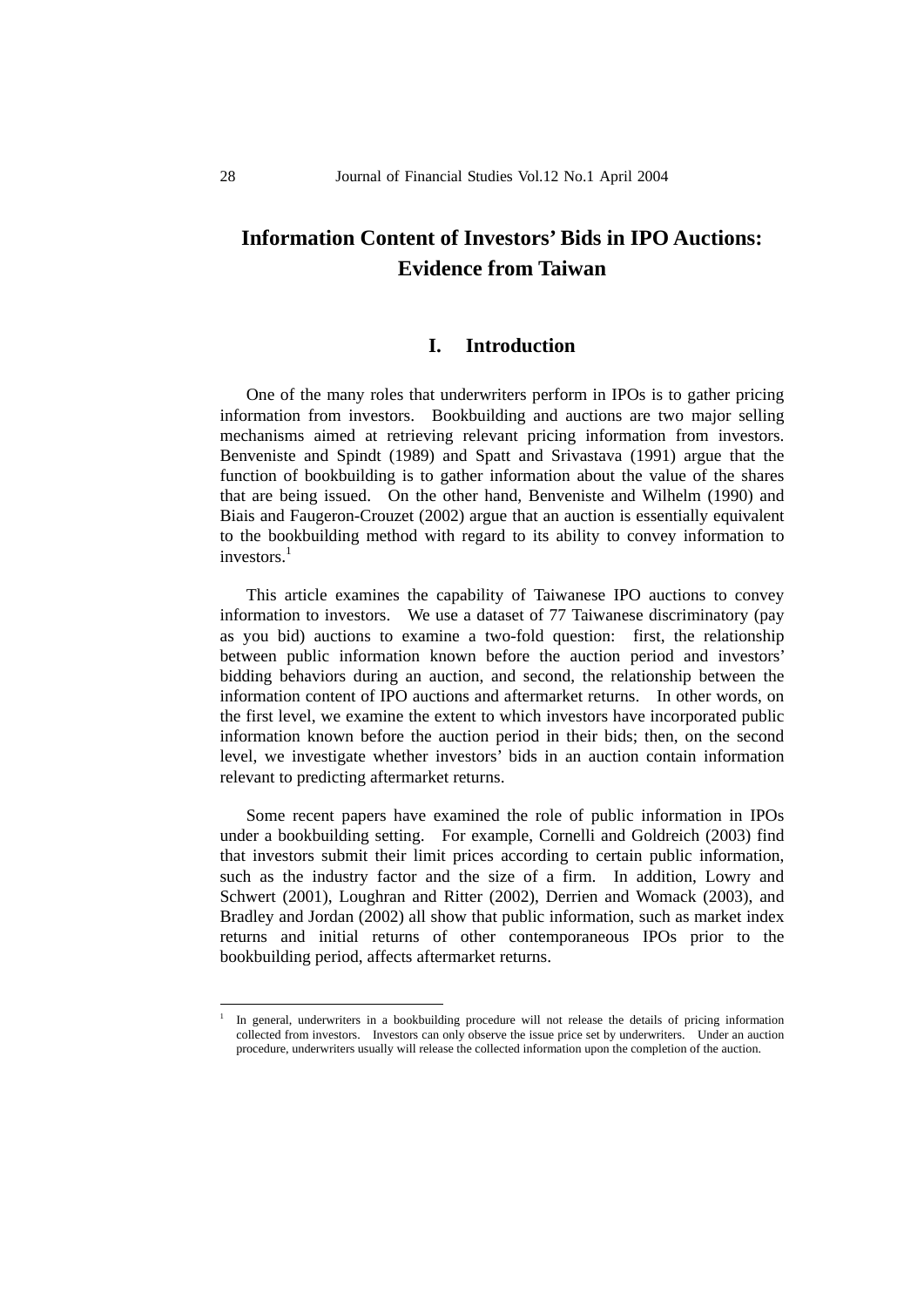For Taiwanese discriminatory auctions, we, first, find that the initial return of other contemporaneous IPOs has a very strong influence on investors' biddings. When the initial return of other contemporaneous IPOs is relatively high, investors will submit higher bidding prices and large bids.

We also find that the industry factor affects investors' bidding prices. Investors submit higher bidding prices for shares of high-tech firms. The size of a firm, as captured by sales, affects investors' biddings as well. We find that institutional investors bid aggressively for shares of large firms, while retail investors bid aggressively for shares of small firms.

Second, we find that both the average investors' bidding price and the institutional allocation proportion affect aftermarket returns; in other words, investors' bids in an auction contain information that can be employed to predict aftermarket returns.

Our results have implications to investors who will subscribe to shares of follow-on fixed-price offerings in Taiwanese sequential hybrids; for, upon the completion of an auction, underwriters will announce the demand schedule of winning bids, from which investors can derive the average investors' bidding price and the institutional allocation proportion, on which they can condition subscription to shares of follow-on fixed-price offerings.

Previously, we find that public information affects the average investors' bidding price and the institutional allocation proportion, which in turn affect aftermarket returns. Therefore, it is quite likely that our public information variables, including industry factor, firm size, market index returns, and initial returns of other contemporaneous IPOs, can predict aftermarket returns. We find that aftermarket returns are indeed significantly related to the fitted values of regressing investors' bidding prices on our public information variables, suggesting that underwriters have not fully incorporated public information known before the auction period in the initial price range they set.

We also find that the residual values of regressing institutional allocation proportions on our public information variables can predict aftermarket returns, suggesting that institutional allocation might contain private information about the value of IPO shares. This result is complementary to and consistent with Aggarwal, Prabhala, and Puri (2002), who by investigating the bookbuilding method also find that institutional allocation contains private information about IPO initial returns.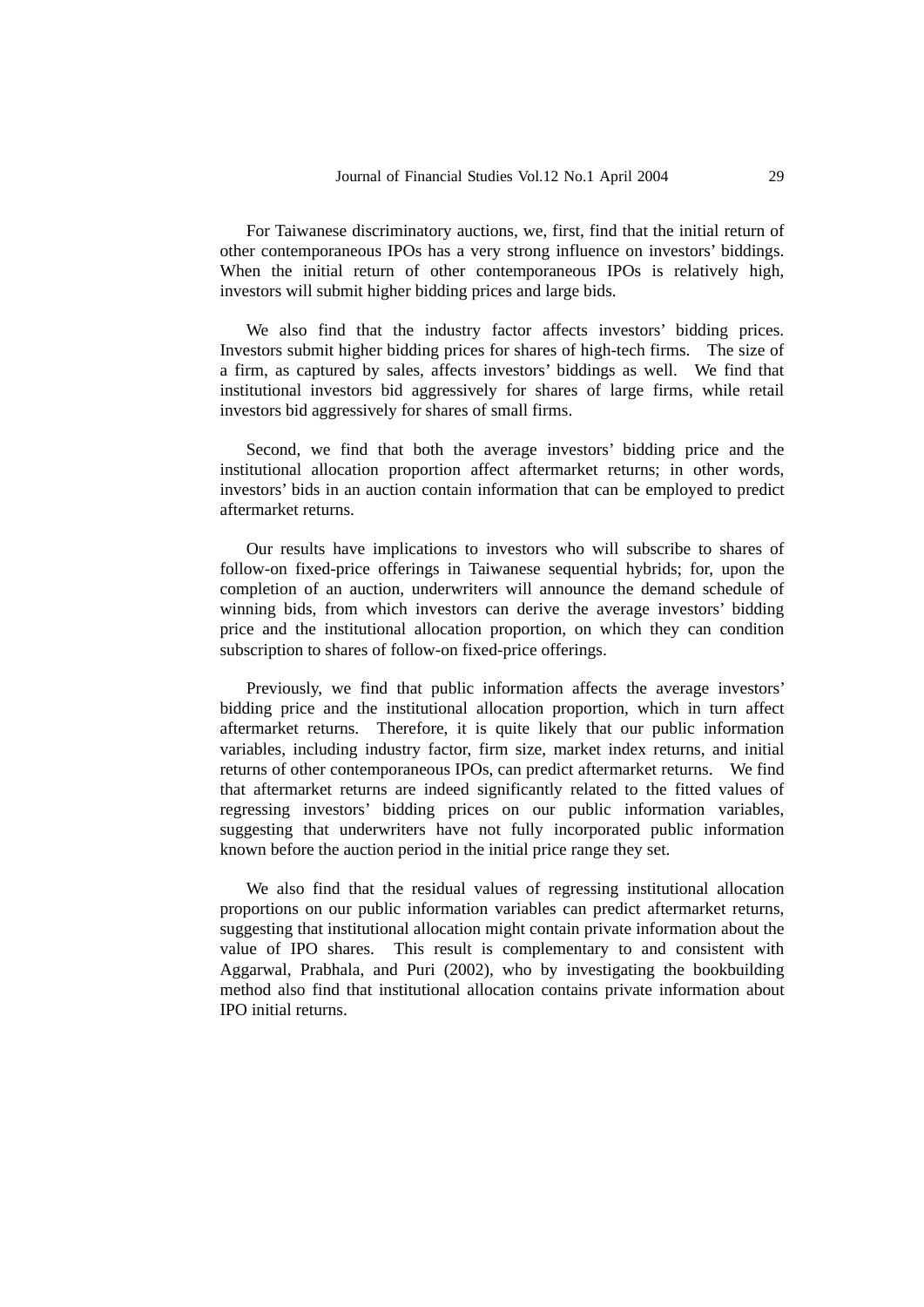We, however, have a more affirmative result than Aggarwal et al. (2002) on two aspects. First, we control the effect of several important public information variables, such as market index returns prior to auctions, initial returns of other contemporaneous IPOs, and firms' characteristics, while Aggarwal et al. (2002) only control the effect of firms' characteristics. Second, underwriters do not have any latitude on how IPO shares are allocated in our IPO auctions; hence, we may safely conclude that the positive relation between institutional allocation and aftermarket returns is not attributed to bookbuilding theories of IPO underpricing, which posit that underwriters give institutional investors more shares in IPOs with strong pre-market demand.

Some papers in the auction literature have examined the information contained in investors' bids and studied its relation to aftermarket returns. For example, Kandel, Sarig, and Wohl (1999) analyze the demand schedule of 27 Israeli uniform-price auctions. They find that the demand elasticity is positively related to aftermarket returns. Liu, Wei, and Liaw (2001) document a similar result for 52 Taiwanese discriminatory auctions. However, both studies have not examined the role public information plays in IPO auctions.

The contributions of this paper are two-fold. First, we document that bidders, on average, condition subscription to auctioned shares on public information, and the public information incorporated in investors' bids can predict aftermarket returns. This indicates that underwriters have not fully incorporated public information known before the auction period when they set the initial price range. Second, we show that aftermarket returns can be predicted by the publicized information, such as the average investors' bidding price and institutional allocation, on which investors can condition their subscription to shares of follow-on fixed-price offerings in Taiwanese sequential hybrids. In addition, institutional allocation can predict aftermarket returns, suggesting that institutional investors might have better information than retail investors.

The rest of this paper proceeds as follows. Section II describes the auction selling procedure in Taiwan. Data and summary statistics are described in Section III. Section IV describes the information derived from investors' bids. Section V analyzes the relationship between public information and investors' bids. Section VI investigates the relationship between the information content of IPO auctions and aftermarket returns, and Section VII concludes this paper with a summary.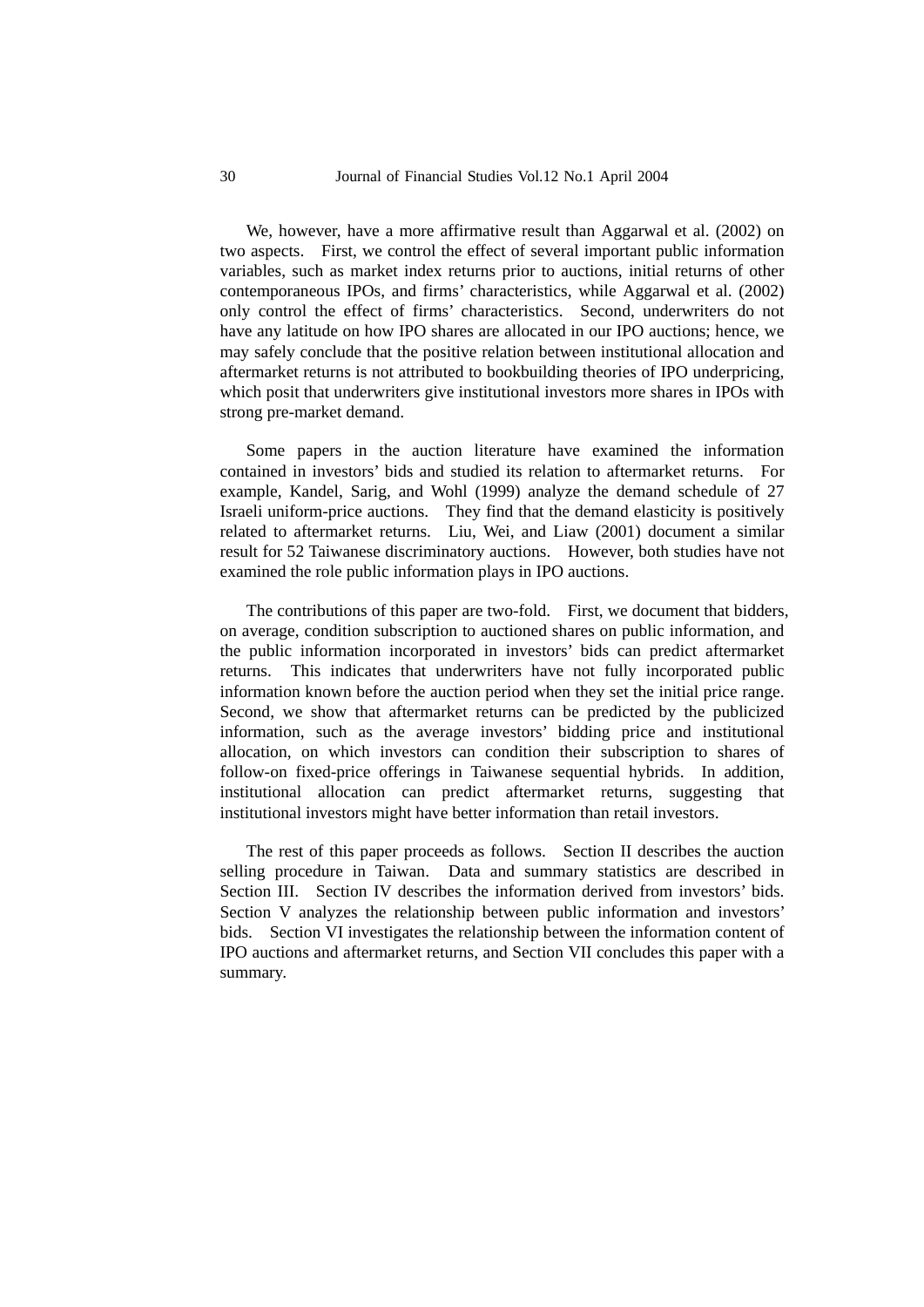### **II. The Auction Selling Procedure in Taiwan**

Since December 1995, issuers in Taiwan have been able to adopt either a pure fixed-price method or a sequential hybrid procedure, where a discriminatory auction precedes the fixed-price method, to distribute IPO shares. The pure fixed-price method is valid for distributing either primary or secondary shares, while the sequential hybrid is valid only for distributing secondary shares.

In the pure fixed-price method, underwriters and issuers look at comparable firms and set issue prices according to a pricing formula prescribed by the Security and Futures Commission in Taiwan. Order sizes offered for subscription normally range from one to three lots (1,000 shares per lot). In the event of oversubscription occurs, underwriters adopt a lottery to allocate shares.

The Taiwanese hybrid selling procedure is a market-driven mechanism, giving the decision making to investors. Taiwan adopted this formal auction from Japan, making the Taiwanese system quite similar to the Japanese one.<sup>2</sup> In the sequential hybrid procedure, an issuer will put 50% of IPO shares in an auction, and follow this with a fixed-price offer to distribute the remaining shares, including shares not sold out in the auction. Before the start of the discriminatory auction, the underwriter and issuer announce the number of shares to be auctioned, the minimum acceptable price (i.e., the auction base price), and the initial price range for the offer price of follow-on fixed-price offers.<sup>3</sup> Each eligible investor can submit one or multiple price/quantity bids, just as in a sealed-bid auction, up to 3% of total IPO shares, i.e., 6% of auctioned shares. The submission period normally lasts one calendar week.

On the next business day following the auction closing date, the Securities Dealer Association computes a cumulative demand curve. The Association will then fill orders, starting with the higher bidding prices first until all auctioned shares are distributed, and will randomly fill orders with the same bidding price. Each winning bidder pays what it bids. The Association will then announce to the public the price/quantity schedule for each individual winning bid, the identity of each winning bidder, and the offer price for the follow-on fixed-price offer.

The pricing rule for follow-on fixed-price offerings is as follows: First, if

<sup>1</sup> 2 The Japan Securities Dealers Association under the guidance of the Ministry of Finance introduced the formal auction, and this regulatory change made auctions compulsory for IPOs between 1989 and 1997. For a detailed description of this structural change, see Pettway and Kaneko (1996).<br><sup>3</sup> Prior to 2000, the maximum price range t

acceptable price to 1.5 times the price; in 2000, the factor 1.5 was adjusted to 1.3. All our IPO sample firms set their possible price ranges corresponding to the maximum price ranges.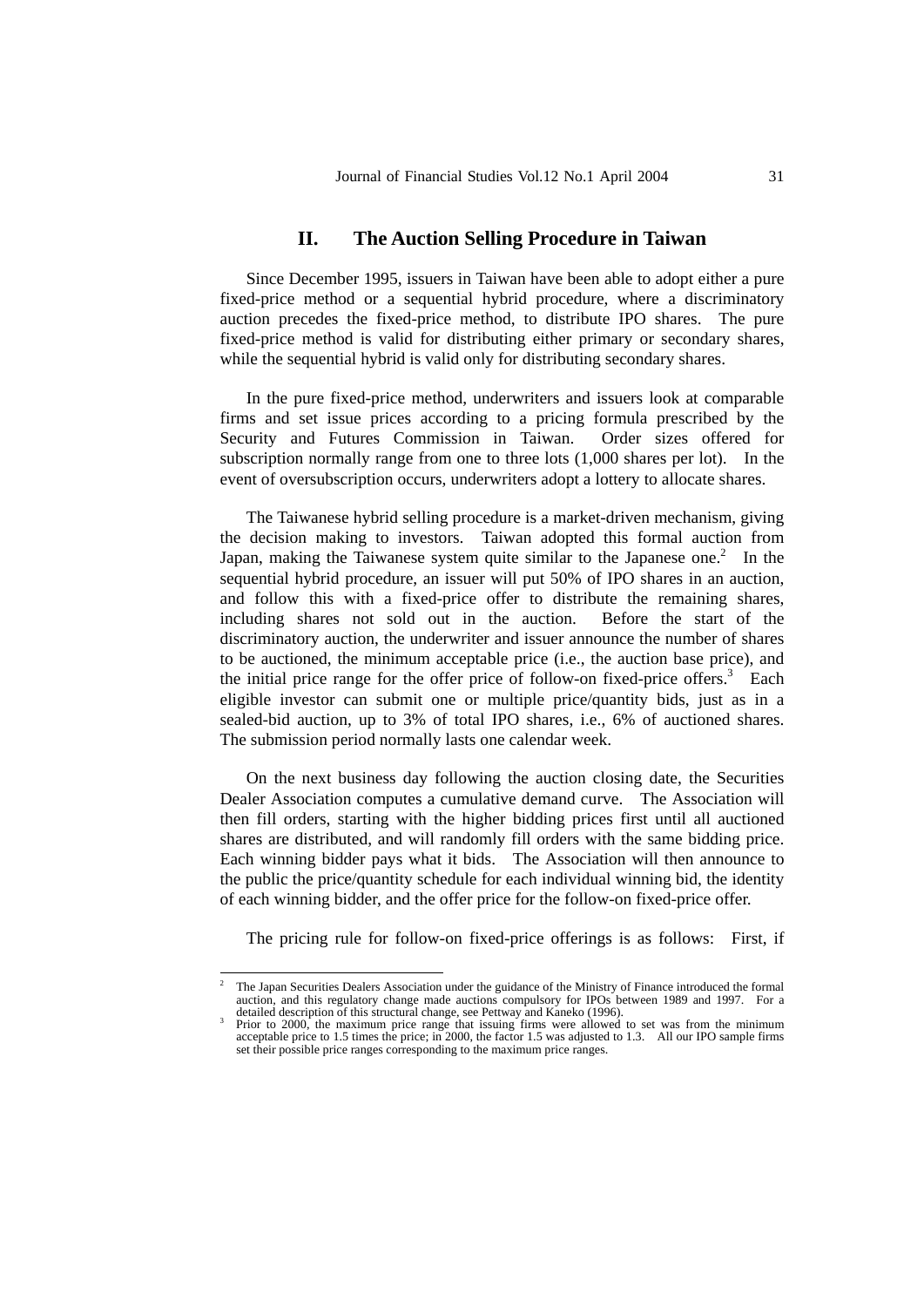there is oversubscription with an auction clearing price above the maximum price of the initial price range, the underwriter will then take the maximum price as the offer price for the follow-on fixed-price offering. Second, if there is oversubscription with an auction clearing price within the initial price range, the underwriter will first eliminate the winning bids with bidding prices above the maximum price, and then set the offer price at the quantity-weighted price calculated using the winning bids within the initial price range. Finally, if there is undersubscription, the underwriter will set the auction base price as the offer price for the follow-on fixed-price offering.

The underwriter will conduct the follow-on fixed-price offer about three calendar weeks after the announcement of the auction results; and the selling procedure is the same as in the pure fixed-price method. The fixed-price offer will last one calendar week; and the IPO date is two calendar weeks from the closing date of the fixed-price offer.

Figure 1 depicts the timing of the sequential hybrid selling procedure.

Insert Figure 1 about here

#### **III. Data and Summary Statistics**

We analyze 77 IPO auctions during the period from January 1996 through April 2000. $4$  Of the 77 IPOs, 45 issues initially began trading on the Taiwan Stock Exchange and 32 issues on the over-the-counter (OTC) market. We acquire the sample data through the Chinese Securities Association.

Table 1 reports the summary statistics for our sample of 77 Taiwanese IPOs. The mean number of lots is 15,718.56 (the median is 11,680.00), with a range between 2,723.00 and 58,182.00. Of these lots, 7,929.13 lots (50.44%) are sold through auctions, while 7,761.21 lots (49.38%) through open offers. Underwriters absorb those not sold out.

1

<sup>4</sup> When we extend the sample period through December 2002, there are totally 88 IPO auctions. Results based on the 88 auctions are quantitatively similar to those based on the 77 auctions. Therefore, we hereafter only report results using the 77 auctions. Results using the 88 auctions are available from authors upon request.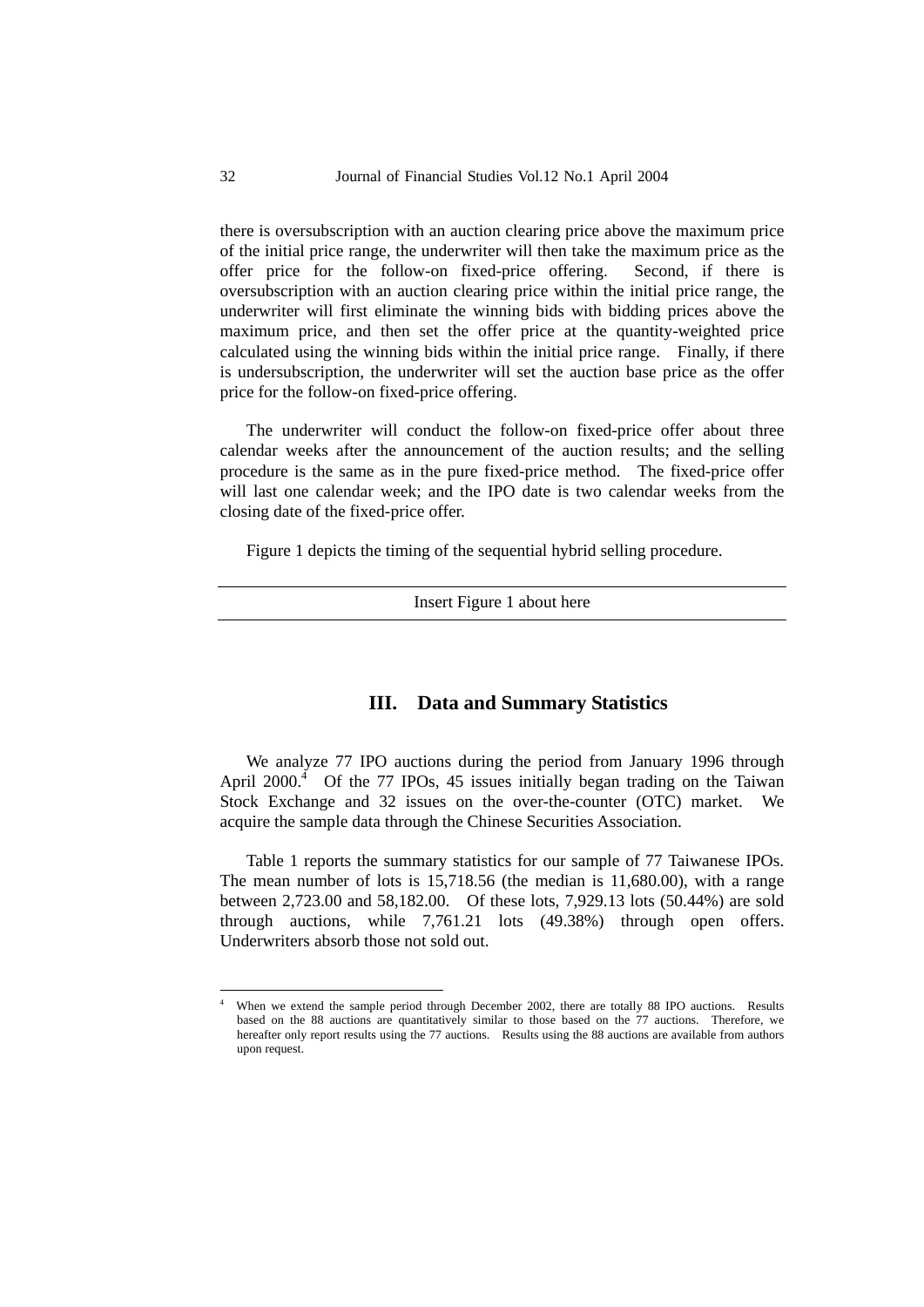#### Insert Table 1 about here

The mean quantity-weighted bidding price for winning bids is NT\$78.41 (the median is NT\$55.13), with a range between NT\$457.01 and NT\$19.09. The maximum price is more than 20 times of the minimum price. On the other hand, the mean quantity-weighted bidding price for all bids is NT\$71.80 (the median is NT\$51.15), with a range between NT\$434.12 and NT\$17.79. The mean quantity-weighted bidding price for winning bids is about 10% greater than that for all bids.

Figure 2 shows the oversubscription (i.e., the total demand for shares divided by total supply of shares) of our IPO auctions. The mean oversubscription is 3.94 (the median is 3.30), with a range between 17.20 and 0.39. Investors bid aggressively for some issues, pushing the oversubscription up to 17.20 times the number of shares offered for auctions. However, investors barely subscribe to auctioned shares in some issues, which are associated with an oversubscription of lower than two. $5$ 

#### Insert Figure 2 about here

We also consider another measure of oversubscription for different types of investors (i.e., institutional vs. retail and large vs. small). The mean oversubscription for institutional bids is 0.81, while it is 3.13 for retail bids. On the other hand, the mean oversubscription for large bids (i.e., those with a bidding value of greater than NT\$ 2 million) is 2.68, while it is 1.27 for small bids.

The mean number of bids is 987.09 (the median is 645.00), with a range between 5,406.00 and 39.00. We also consider the number of bids submitted by different types of investors. The mean number of bids from institutional investors is 57.39, while it is 929.70 from retail investors. On the other hand, the mean number of bids from large investors is 208.56, while it is 778.53 from small investors.

For follow-on fixed-price offers, the mean offer price is NT\$ 64.46 (the median is NT\$ 51.00), with a range between NT\$ 16.50 and NT\$ 375.00.

<u>.</u>

<sup>5</sup> Investors undersubscribed to one issue in our sample, Mirle Automation.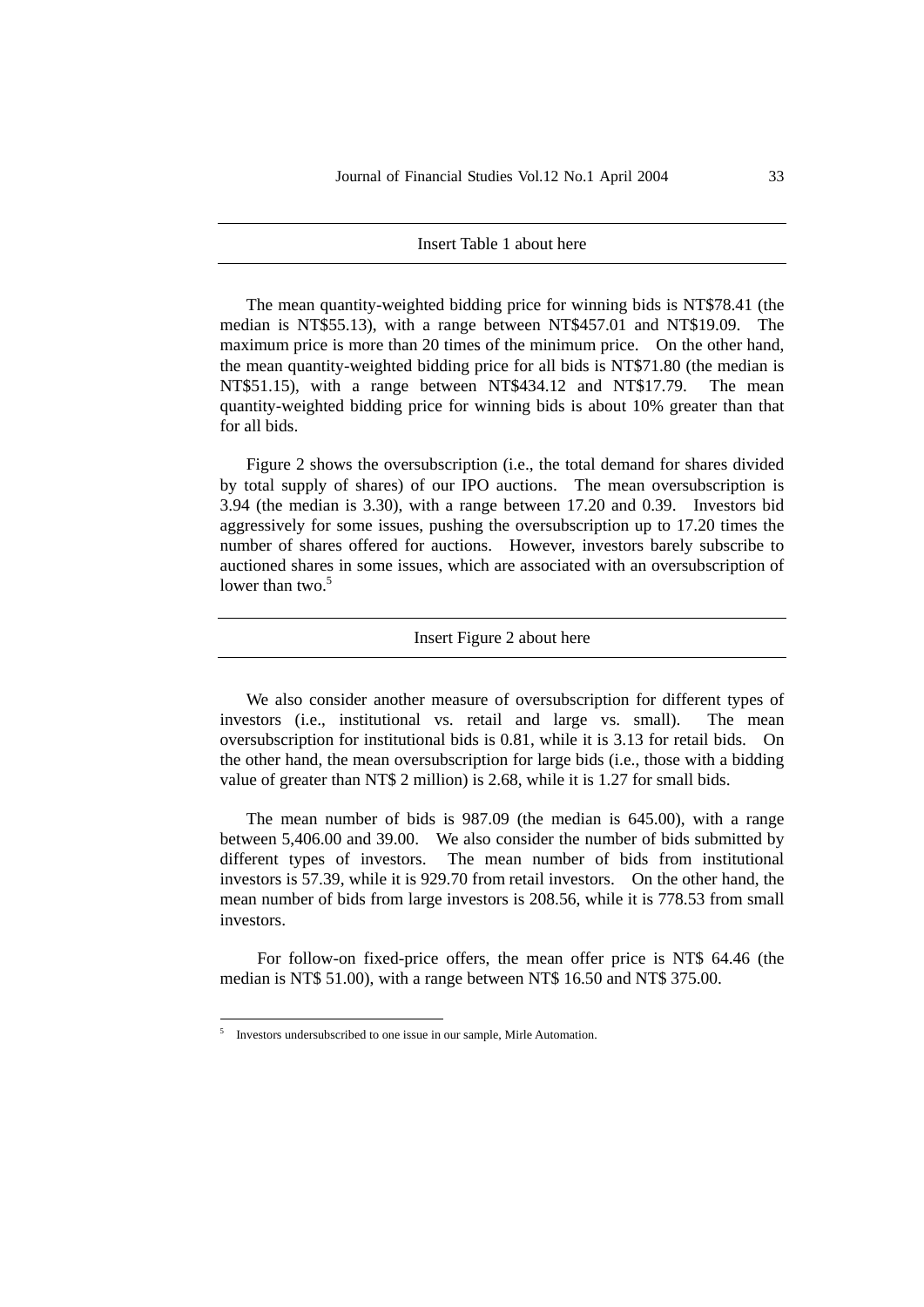## **IV. Information from Investors' Bids**

Information from investors' bids includes the winning bids, the identity of the bidders, the number of shares subscribed in each individual bid, and the bidding price for each individual bid.

Following the spirit of Cornelli and Goldreich (2003), we normalize the quantity-weighted average bidding price relative to the initial price range. Formally, the normalized quantity-weighted bidding price (hereafter NQWP) for winning bids is equal to  $(Pw - Pmin)/(Pmax - Pmin)$ , while the NQWP for all bids is equal to  $(Pa - Pmin)/(Pmax - Pmin)$ ; Pw and Pa are, respectively, the quantity-weighted average bidding price for winning bids and for all bids; Pmax and Pmin (the minimum acceptable price) are, respectively, the maximum and the minimum of the initial price range set by underwriters. The NQWP is above one when the quantity-weighted average bidding price is above the maximum of the initial price range.

We also normalize the price difference between the quantity-weighted average bidding price and the open offer price relative to the open offer price. Formally, the percentage price difference (hereafter PPD) for winning bids is equal to (Pw – Po)/Po, while the PPD for all bids is equal to  $(Pa - Po)$ /Po; Pw and Pa are, respectively, the quantity-weighted average bidding price for winning bids and for all bids, and Po is the open offer price.

When the NQWP is large, information reveals that the offering is a good one; for, if two IPOs have the same price range and one of them has an NQWP greater than the other one, it reflects that bidders assign to the former a valuation higher than the latter. Similarly, when the PPD is large, information reveals that the offering is a bargain.

Insert Figure 3 about here

Panel A of Figure 3 is a histogram of NQWPs for winning bids. The histogram indicates that of the 77 IPOs, 63 have an NQWP of greater than one, suggesting that these offerings are good ones. On the other hand, Panel B of Figure 3 is a histogram of NQWPs for all bids. The histogram indicates that of the 77 IPOs, 47 have an NQWP of greater than one.

Panel A of Figure 4 is a histogram of PPDs for winning bids. The histogram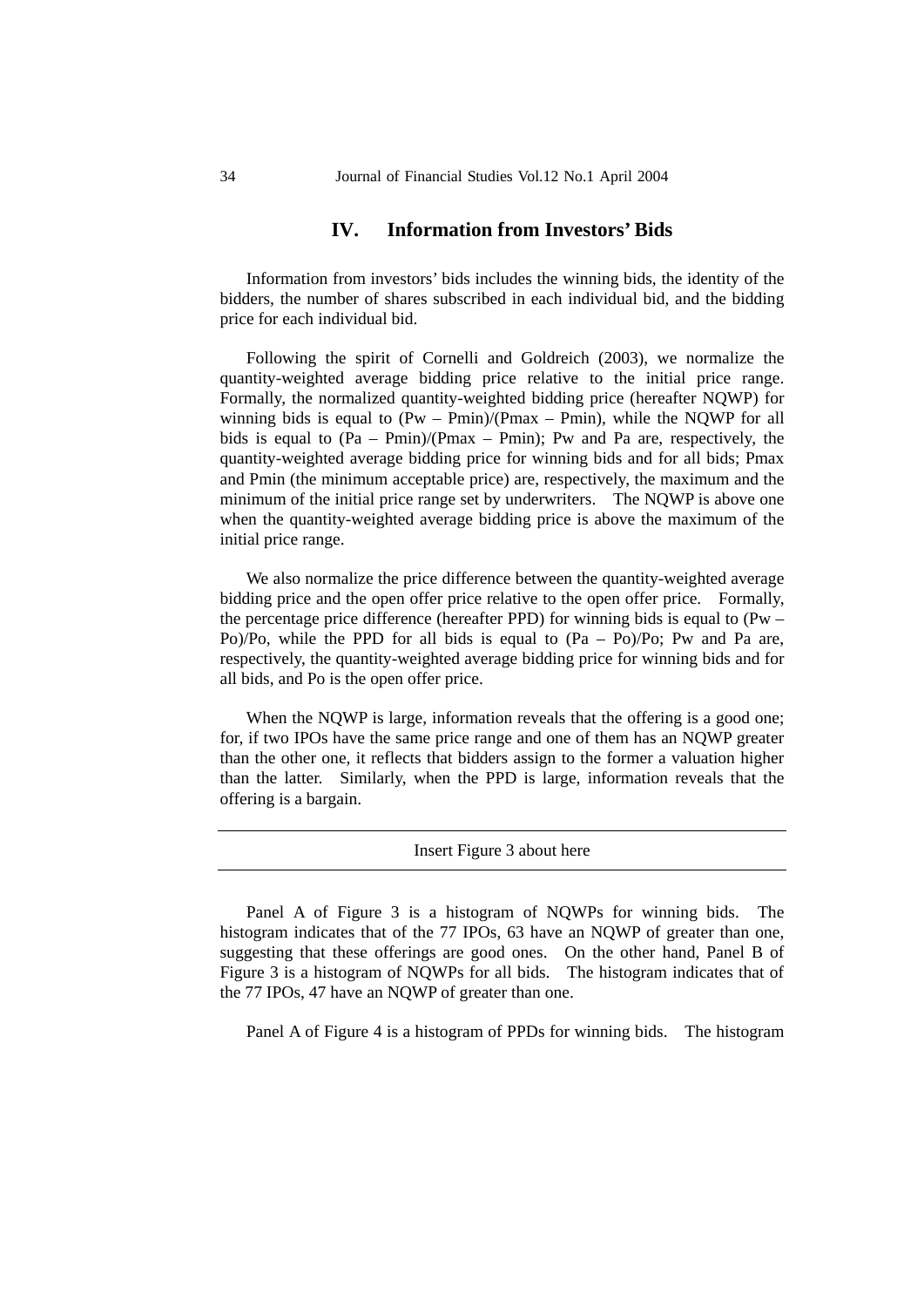shows that of the 77 IPOs, 20 have a PPD of greater than 25%, suggesting that these offerings are bargains. On the other hand, Panel B of Figure 4 is a histogram of PPDs for all bids. The histogram shows that of the 77 IPOs, only eight issues have a PPD of greater than 25%.

#### Insert Figure 4 about here

Another piece of information useful to investors is the elasticity of the demand. If there are many bidding prices close to each other, then the demand is elastic. On the contrary, if there are only a few and dispersed bidding prices within the same price interval, the demand is inelastic. Kandel et al. (1999) argue that the elasticity information revealed in an auction includes price-relevant information, which cannot be extracted from the auction clearing price alone. High demand elasticity may be considered "good news" since it may not only reflect more accurate investor information about the payoff of the security, but also imply higher liquidity in aftermarket trading.

Table 2 reports the summary statistics of NQWP, PPD, and four indicators of the demand elasticity. The mean NQWP for winning bids is 1.56 (the median is 1.28), while it is 1.22 (the median is 1.06) for all bids, reflecting that the initial price range specified by underwriters is relatively low compared to the market's pre-auction expectation of the issue value.

Insert Table 2 about here

The mean PPD for winning bids is 0.20 (the median is 0.09), with a range between 1.59 and 0.00, suggesting that many offerings are bargains. The mean PPD for all bids is 0.09 (the median is 0.03), with a range between 0.22 and –0.10.

We compute the elasticity at the auction clearing price (and the quantity-weighted average bidding price) for winning bids and measure it over an interval from the clearing price (and the quantity-weighted average bidding price) to a price of 1% or 3% higher. Regardless of the price interval used, the mean elasticity at the auction clearing price is higher than that at the quantity-weighted average bidding price. When measured on the interval with a price of 1% higher, the mean elasticity is 39.22 at the clearing price and it is 37.05 at the quantity-weighted average bidding price. When measured on the interval with a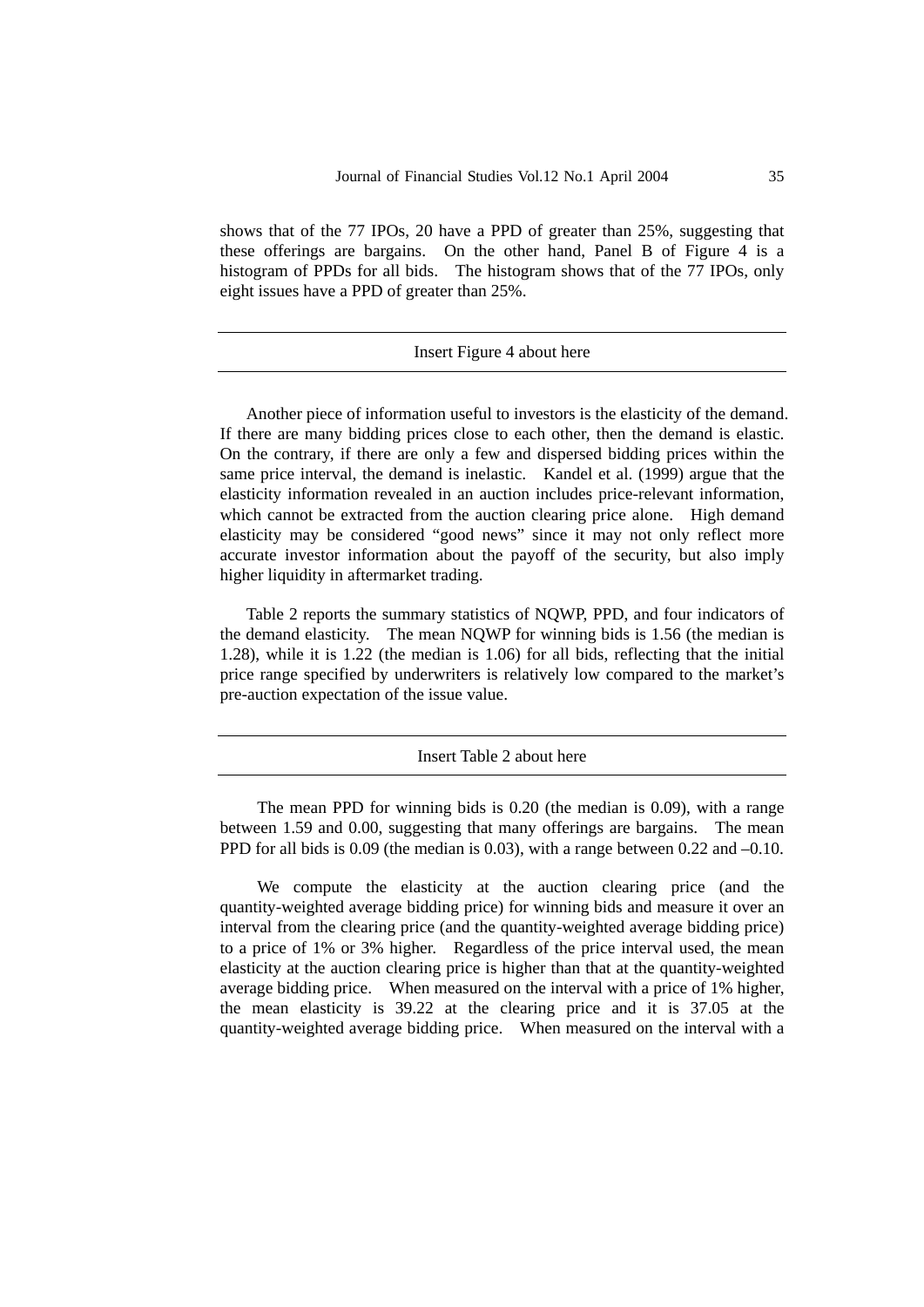price of 3% higher, the mean elasticity is 21.31 at the clearing price and it is 20.94 at the quantity-weighted average bidding price.

### **V. Public Information and Investors' Bids**

Draho (2001) argues that public information generated by previous IPOs creates incentives for investors. In other words, investors may condition their decisions to purchase on public information. In addition, Cornelli and Goldreich (2003) find that investors' bidding prices are affected by public information, such as industry IPO activity, industry factor, and the size of a firm (as captured by sales). We investigate the effect of public information on investors' bids in the auction setting as follows.

#### 1. Public information variables

We examine three types of public information: firm characteristics, stock market conditions, and initial returns of other contemporaneous IPOs in our sample period. For firm characteristics we include *Ln\_sale* and *Hi\_tech*. *Ln\_sale* is the natural logarithm of the yearly sales preceding the IPO year, and *Hi\_tech* is a dummy variable equal to 1 if the firm is a high-tech firm, and 0 otherwise.

We follow Derrien and Womack (2003) to construct a series of market index returns to capture stock market conditions. For each individual offering, we construct a three-month weighted market index return variable as a weighted average of the buy-and-hold returns of the Taiwan Stock Exchange value-weighted index in the three months before the auction's beginning date. The weights are three for the most recent month, two for the next, and one for the third month before the auction's beginning date. We then divide this weighted sum by six to get a weighted monthly market return.

We next examine the initial return of other contemporaneous IPOs. Similarly, we construct a three-month weighted initial return variable. For each individual offering, we first calculate the monthly (arithmetic) average initial return of other contemporaneous IPOs for each of the three months before the auction's beginning date. A three-month weighted initial return variable is then constructed as a weighted average of the calculated monthly initial return in the three months before the auction's beginning date. The weights are three for the most recent month, two for the next, and one for the third month before the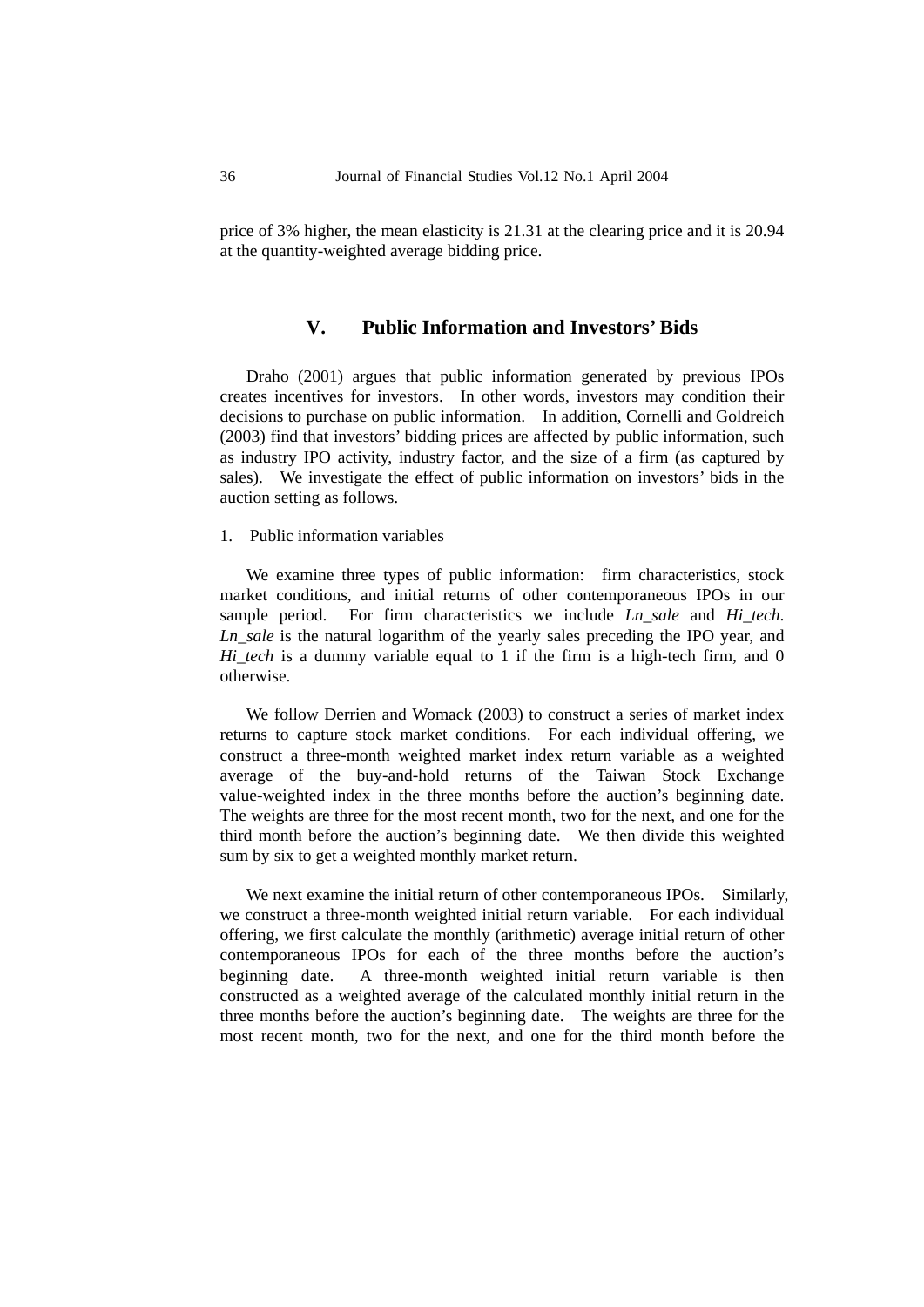auction's beginning date. We also divide the weighted sum to get a weighted monthly initial return.

Table 3 presents the summary statistics for the public information variables. The mean market index return before the auction period is 0.46%, with a range between –12.38% and 21.36%. On the other hand, the mean initial return of other contemporaneous IPOs is 19.03%, with a range between –1.40% and 66.03%. The mean amount of annual sales (in logarithm) is NT\$14.66 million, while there are 41 high-tech firms in our sample.

Insert Table 3 about here

#### 2. Public information and investors' bids

1

We investigate whether public information influences investors' bidding behaviors in IPO auctions. We capture public information with *Ir\_cipo*, *Mkt\_rtn*, *Ln\_sale*, and *Hi\_tech*. *Ir\_cipo* is the initial return variable of other contemporaneous IPOs; *Mkt\_rtn* is the market index return variable prior to the auction period; *Ln\_sale* is the natural logarithm of the yearly sales preceding the IPO year; and *Hi\_tech* is a dummy variable equal to 1 if the firm is a high-tech firm, and 0 otherwise.

Table 4 presents the regression results for winning bids, showing that investors indeed incorporate public information into their bids.<sup>6</sup> Regression 1 indicates that both *Ir cipo* and *Hi* tech have a positive and significant impact on investors' bidding prices, suggesting that investors offer higher prices in hot issue markets and for high-tech firms; *Ln\_sale* has a negative and significant impact on investors' bidding prices, suggesting that investors submit lower prices for large firms. On the other hand, *Mkt\_rtn* has a positive but not significant impact on investors' bidding prices, suggesting that when investors submit their bids, they consider more the performance of other contemporaneous IPOs than the performance of the overall stock market.

Insert Table 4 about here

<sup>6</sup> The results based on the NQWP for all bids are qualitatively similar to those based on the NQWP for winning bids.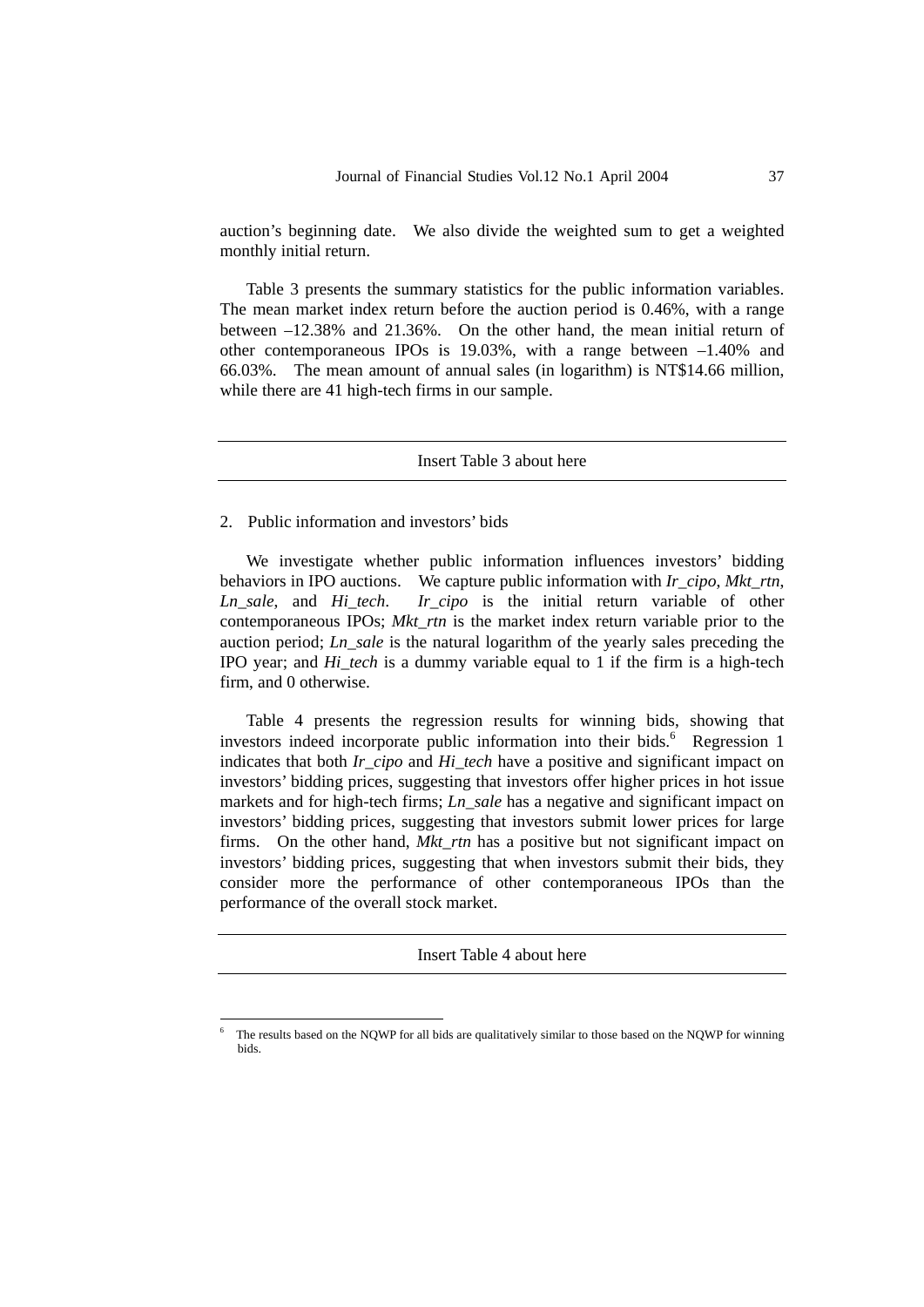Regression 2 in Table 4 shows that the initial return variable has a very strong influence on the oversubscription of auctions, suggesting that investors also condition their demand for shares on the initial return of other contemporaneous IPOs. However, neither the firm size variable nor the high-tech dummy has a significant impact on investor oversubscription, suggesting that while investors submit higher prices for high-tech firms and/or small firms, they demand a small number of shares for these issues.

One explanation of this phenomenon is the threat of the "winner's curse" investors might encounter in Taiwanese discriminatory auctions, where bidders pay what they bid. Although bidders are willing to bid a higher price for an IPO, they will likely demand a smaller number of shares so as to reduce the threat of the "winner's curse." High-tech firms and/or small firms tend to be associated with a higher risk of the asymmetric information; and this explains why for shares of these stocks bidders are willing to submit higher prices, but not large bids.

Regression 3 in Table 4 shows that *Ln\_sale* has a positive and significant impact on institutional allocation; this result is somewhat contrary to what is reported in Regression 1, where *Ln\_sale* has a negative and significant impact on investors' bidding prices. One explanation for the difference is that institutional investors are more conservative than retail investors; and small firms and/or high-tech firms are more risky than large firms and/or traditional firms. Therefore, institutional investors bid aggressively for shares of large firms and/or of traditional firms. Another interpretation is that institutional investors may possess private information concerning the value of issuing firms; and their private information reveals that small firms and/or high-tech firms might be over-valued. Therefore, they abstain from participating in bidding for the shares of small firms and/or of high-tech firms.

### **VI. Investors' Bids and Aftermarket Returns**

Some authors show that IPO aftermarket returns can be predicted using information contained in investors' bids. Kandel et al. (1999) and Liu et al. (2001) empirically document that the demand elasticity derived from the auction's results can predict IPO underpricing.

In addition, Aggarwal et al. (2002) demonstrate that institutional allocation also predicts aftermarket returns. We investigate whether investors' bids in IPO auctions contain information relevant to predicting aftermarket returns. If this is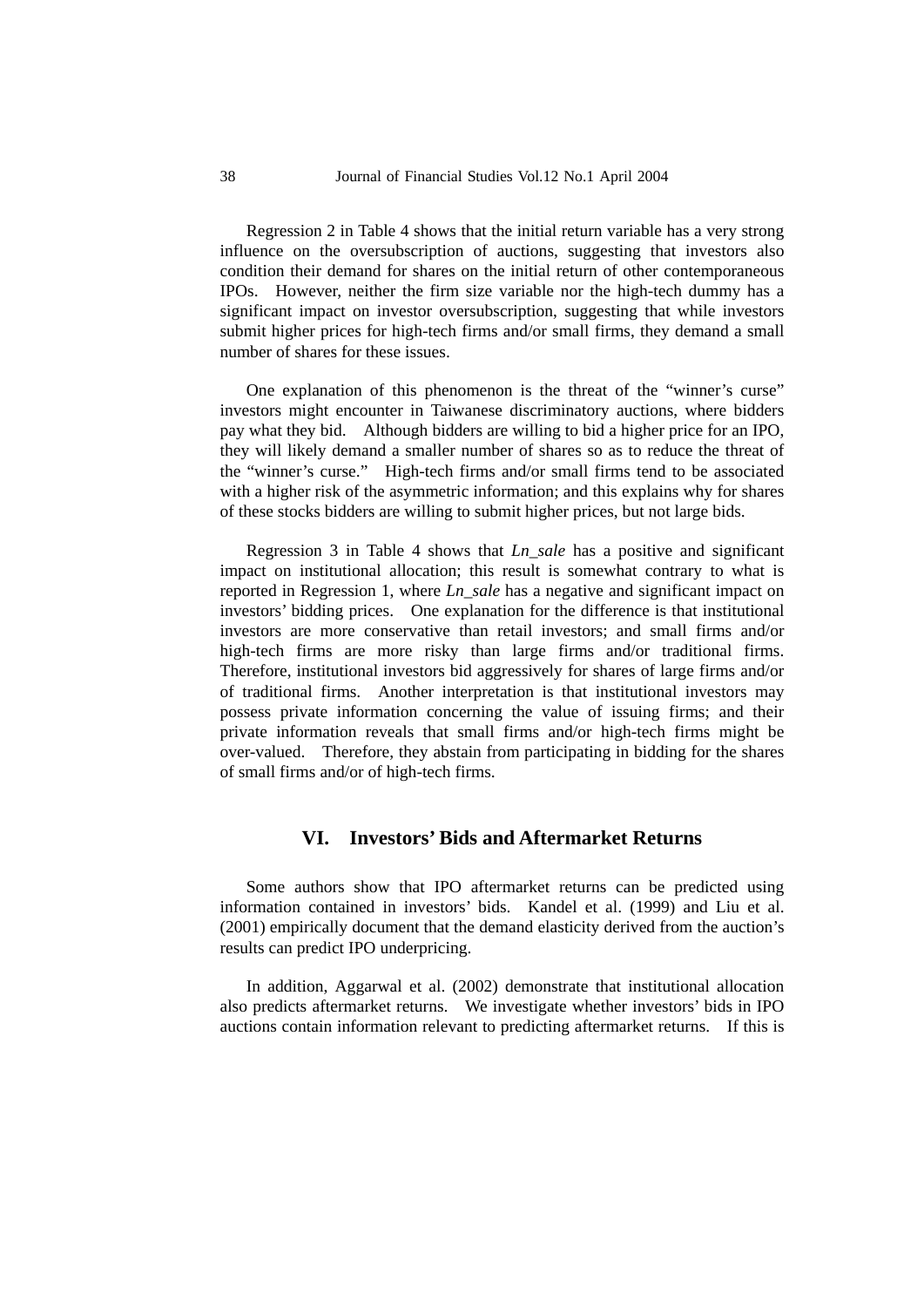the case, then we ask a further question: Can the public information incorporated in investors' bids predict aftermarket returns?

We benchmark the aftermarket return in our IPO sample relative to the Taiwan Stock Exchange value-weighted index. The market-adjusted cumulative aftermarket return is calculated with the offer price. As mentioned in Section II, the Securities Dealer Association announces the offer price on the next business day following the auction closing date, and the offer price is fixed until the IPO date. However, the stock market might move drastically during the period (pre-listing period) from the auction closing date to the IPO date. Therefore, market movements over the pre-listing period will affect the aftermarket return.

Suppose the offer price for a follow-on fixed-price offering is set at Po. If over the pre-listing period, the stock market rises by a rate r, then we expect that underwriters will try to adjust the offer price upwards if they can. However, once the offer price is set, underwriters cannot adjust it either upwards or downwards. Therefore, to correct for the impact of pre-listing market movements on the aftermarket return, we will subtract the stock market return over the pre-listing period from the aftermarket return for each individual issue.<sup>8</sup>

In Table 5 we present the results of an analysis that relates the aftermarket return to NQWP, oversubscription, and institutional allocation.

#### Insert Table 5 about here

Regression 1 in Table 5 shows that NQWP has a positive and significant impact on the aftermarket return. This regression has an adjusted R-squared of over 46%, suggesting that NQWP can explain a huge degree of variations in IPO underpricing. We further verify the extent to which the aftermarket return can be predicted by the fitted portion of and the residual portion of NQWP, which are derived from Regression 1 of Table 4.

Regression 6 in Table 5 shows that not only the fitted NQWP but also the residual NQWP predicts the aftermarket return. The result indicates that the

1

<sup>7</sup> The return data are retrieved from the data bank of the *Taiwan Economic Journal*; the stock markets in Taiwan impose a daily price limit of 7% on securities traded in the markets; a security's price may therefore continue to hit the limit several days after the listing. The aftermarket return reported here is the cumulative market-adjusted return until the day the limit is not hit. 8

This subtraction also accordingly eliminates the effect of public information known over the pre-listing period on the aftermarket return.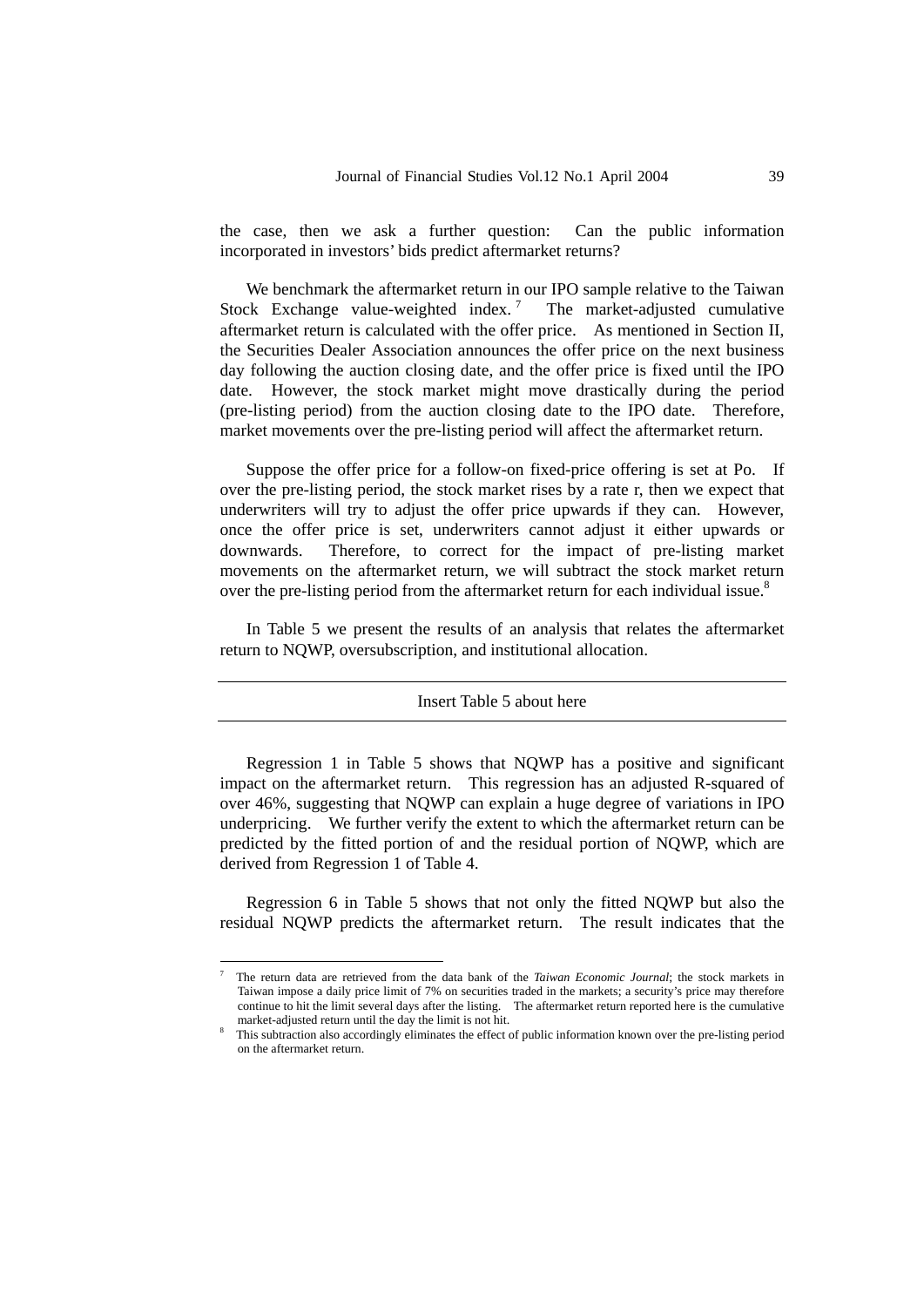public information incorporated in investors' bids can predict the aftermarket return, suggesting that underwriters have not fully incorporated public information known before the auction period into the initial price range they set.

Regression 2 in Table 5 relates the aftermarket return to oversubscription. The result shows that the variable of oversubscription has a positive and significant impact on the aftermarket return. Regression 7 relates the aftermarket return to the fitted oversubscription and the residual oversubscription, showing that the fitted oversubscription too predicts the aftermarket return.

Regression 3 relates the aftermarket return to demand elasticity. We use the demand elasticity measured at the clearing price (up to a price of 3% higher). The result shows that the variable of demand elasticity has a positive and significant impact on the aftermarket return, which is consistent with Kandel et al. (1999) and Liu et al. (2001).

Kandel et al. explain this in two ways. First, elastic demand might reflect more accurate investor information about the value of the issue and hence a lower risk premium. Second, elastic demand might also indicate high future liquidity, which in turn implies lower transaction costs. Their explanations are also applicable to our results.

Regression 4 in Table 5 relates the aftermarket return to NQWP, oversubscription, and demand elasticity. The results show that NQWP and demand elasticity have a positive and significant impact on the aftermarket return, but the coefficient of the variable of oversubscription becomes insignificant

The insignificance of the oversubscription variable suggests that the NQWP variable accounts for the effect of the oversubscription variable on the aftermarket return; for the NQWP variable abstracts not only the quantity-relevant information but also the price-relevant information from investors' bids, while the oversubscription variable only abstracts the quantity-relevant information.<sup>9</sup>

Regression 5 in Table 5 shows that the variable of institutional allocation has a positive and significant impact on the aftermarket return, while the coefficient of the demand elasticity variable becomes insignificant, suggesting that the NQWP variable and the variable of institutional allocation have jointly accounted for the effect of the demand elasticity variable on the aftermarket return.

Regression 8 in Table 5 shows that the residual institutional allocation has a

<u>.</u>

<sup>9</sup> We thank one referee for suggesting this explanation.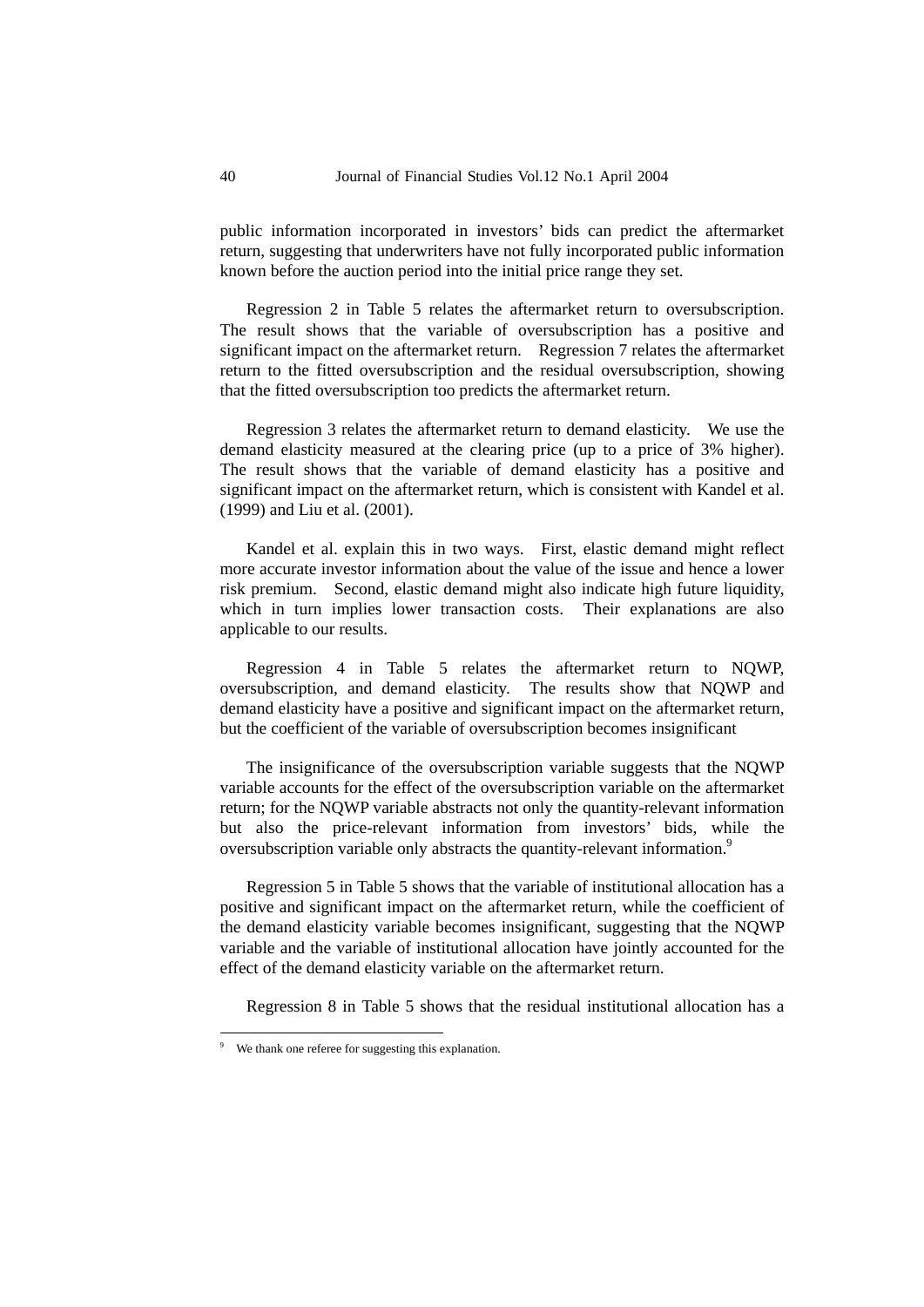positive and significant impact on the aftermarket return, suggesting that institutional investors might have better information than retail investors.

Finally, we investigate whether public information can predict the residual aftermarket return not explained by the information variables of NQWP, oversubscription, demand elasticity, and institutional allocation. If our public information variables can predict the residual aftermarket return, then investors have not incorporated all the price-relevant public information into their bids.

We, first, use the results of Regression 5 in Table 5 to derive the residual aftermarket return. We then regress this residual aftermarket return on our four public information variables: the market index return (*Mkt\_rtn*) prior to the auction period, the initial return of contemporary IPOs (*Ir\_cipo*), the size of a firm (*Ln\_sale*), and the high-tech dummy (*Hi\_tech*) (t-statistics in parentheses):

| Residual Aftermarket Return <sub>i</sub> = $0.044 + 0.003$ Mkt_rtn <sub>i</sub> – 0.001 Ir_cipo <sub>i</sub> |                                                             |                   |           |  |
|--------------------------------------------------------------------------------------------------------------|-------------------------------------------------------------|-------------------|-----------|--|
|                                                                                                              |                                                             | $(0.14)$ $(0.67)$ | $(-0.32)$ |  |
|                                                                                                              |                                                             |                   |           |  |
|                                                                                                              | $-0.024$ Hi tech <sub>i</sub> $-0.002$ Ln sale <sub>i</sub> |                   |           |  |
|                                                                                                              | $(-0.57)$                                                   |                   | $(-0.08)$ |  |
|                                                                                                              |                                                             |                   |           |  |

Adjusted  $R^2$  = -0.046.

The result shows that the residual aftermarket return is unrelated to any of the public information variables, suggesting that investors have incorporated in their bids all the information reflected in our public information variables. The evidence together with the result in Regression 8 of Table 5 suggests that our public information variables are relevant to predicting the aftermarket return only insofar as the information has been incorporated in investors' bids.

### **VII. Conclusion**

Our examination of investors' bids in Taiwanese discriminatory auctions indicates that investors have incorporated public information known before the auction period in their bids. We, particularly, find that the initial return of other contemporaneous IPOs affects investors' bidding prices and oversubscription of auctions. The industry factor and the size of a firm, as captured by sales, also affect investors' bidding prices. The results indicate that investors, on average,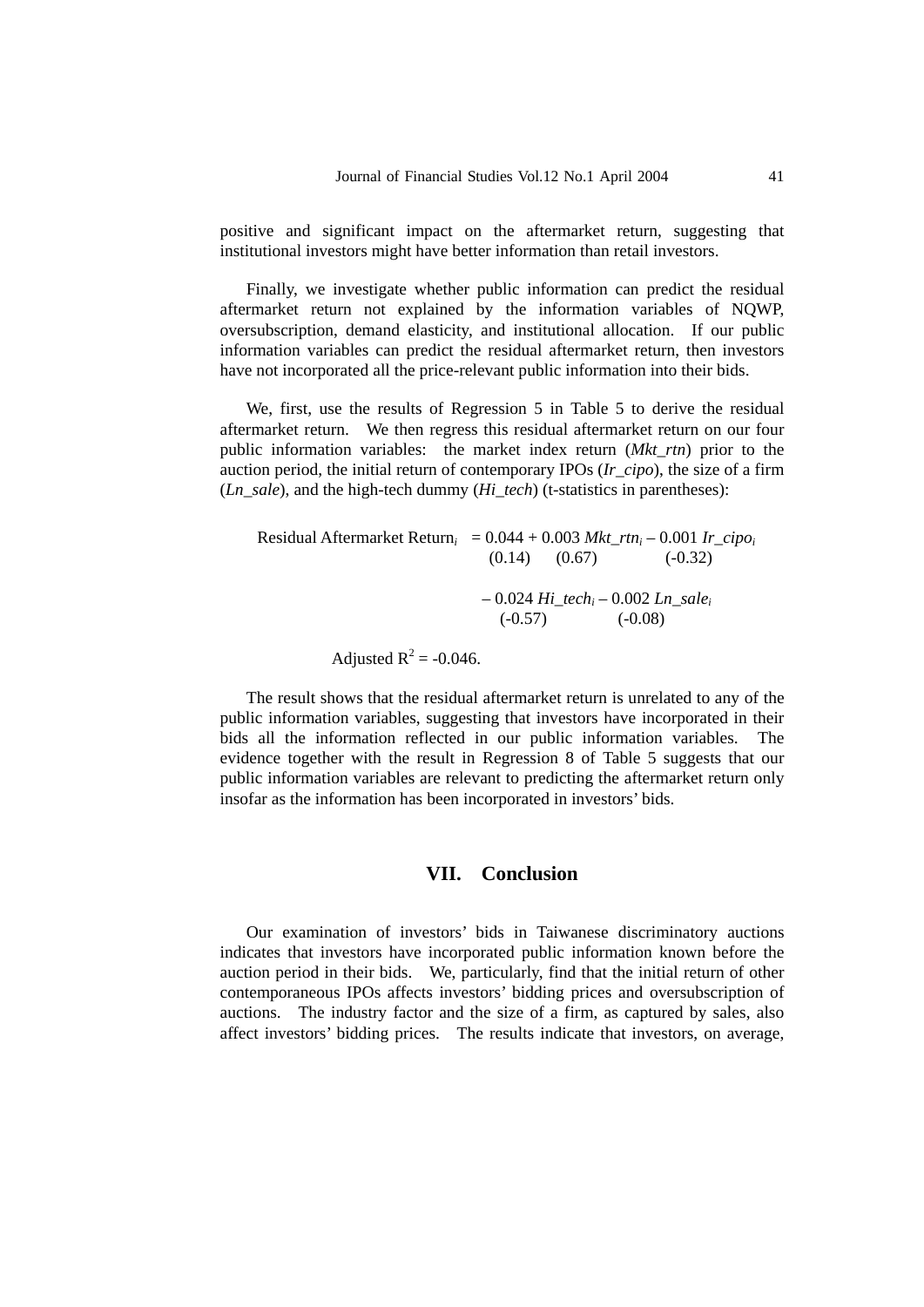condition their bidding prices on the industry factor, the size of a firm, and the initial return of other contemporaneous IPOs.

We also discover that investors' bids contain information relevant to predicting the aftermarket return. Investors' average bidding price can predict the aftermarket return. The fact that the public information incorporated in investors' bids predicts the aftermarket return indicates that underwriters have not fully incorporated public information known before the auction period into the auction base price they set.

Furthermore, the variable of institutional allocation too predicts the aftermarket return, indicating that institutional investors might have better information concerning the value of IPO shares.

Finally, we find that our public information variables are relevant to predicting the aftermarket return only insofar as the information has been incorporated in investors' bids.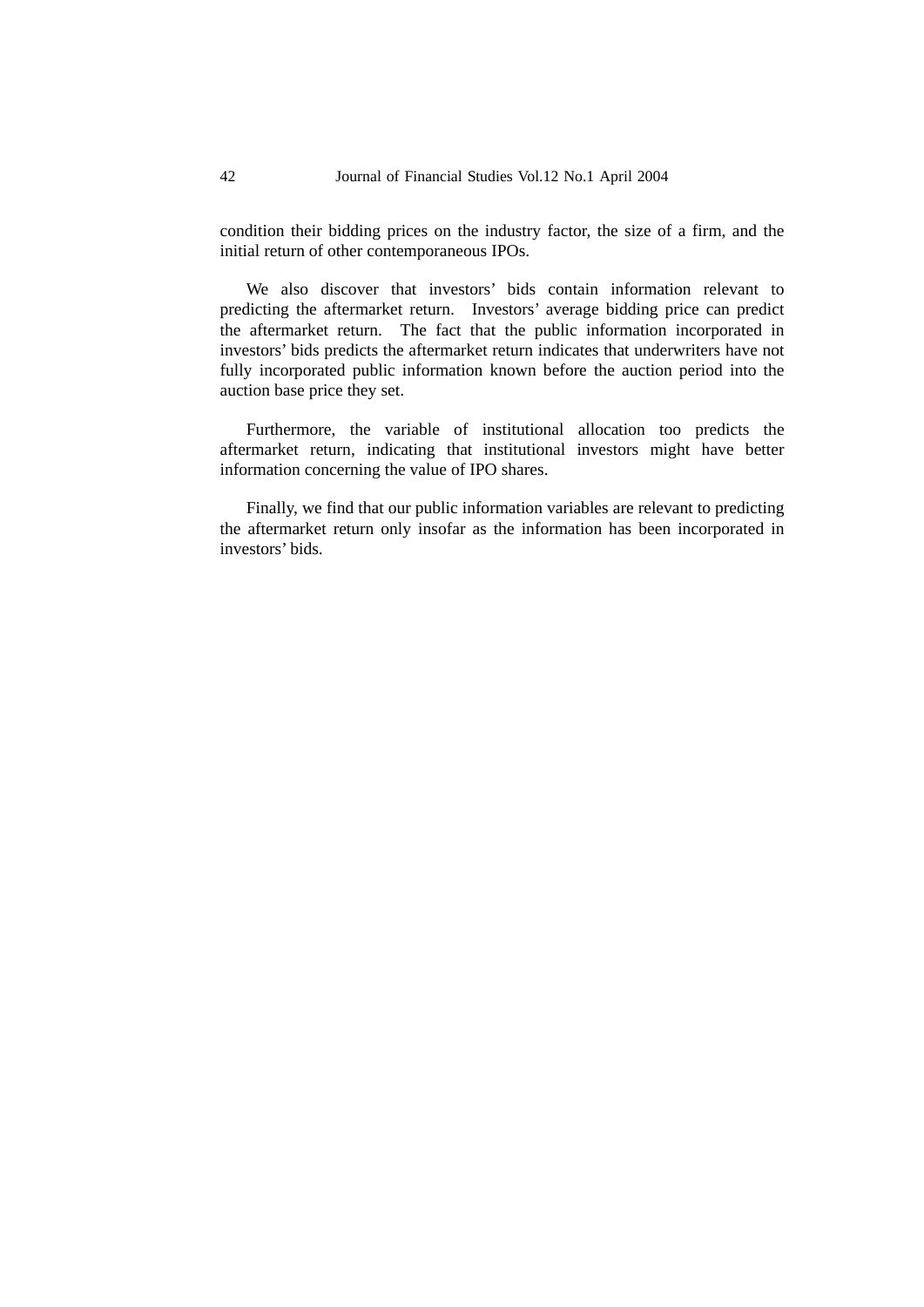### **References**

- 1. Aggarwal, R., N. R. Prabhala and M. Puri, 2002, "Inititutional Allocation in Initial Public Offerings: Empirical Evidence," *Journal of Finance* 57, 1421-1442.
- 2. Benveniste, L. M. and P. A. Spindt, 1989, "How Investment Bankers Determine the Offer Price and Allocation of New Issues," *Journal of Financial Economics* 24, 213-232.
- 3. Benveniste, L. M. and W. J. Wilhelm, 1990, "A Comparative Analysis of IPO Proceeds under Alternative Regulatory Environments," *Journal of Financial Economics* 28, 173-207.
- 4. Biais, B. and A. M. Faugeron-Crouzet, 2002, "IPO Auctions: English, Dutch,… French, and Internet," *Journal of Financial Intermediation* 11, 9-36.
- 5. Bradley, D. J. and B. D. Jordan, 2002, "Public Information and Aftermarket Return in IPOs," *Journal of Financial and Quantitative Analysis* 37, 595-616.
- 6. Cornelli, F. and D. Goldreich, 2003, "Bookbuilding: How Informative is the Order Book?" *Journal of Finance* 58, 1415-1444.
- 7. Derrien, F. and K. L. Womack, 2003, "Auction vs. Bookbuilding and the Control of Underpricing in Hot IPO Markets," *Review of Financial Studies*  16, 31-61.
- 8. Draho, J., 2001, "The Coordinating Role of Public Information in Hot Market IPOs," Working Paper, Yale University.
- 9. Kandel, S., O. Sarig and A. Wohl, 1999, "The Demand for Stocks: An Analysis of IPO Auctions," *Review of Financial Studies* 12, 227-248.
- 10. Liu, Y., J. Wei, and G. Liaw, 2001, "On the Demand Elasticity of Initial Public Offerings: An Analysis of Discriminatory Auctions," *International Review of Finance* 2, 151-178.
- 11. Loughran, T. and J. Ritter, 2002, "Why Don't Issuers Get Upset about Leaving Money on the Table in IPOs?" *Review of Financial Studies* 15,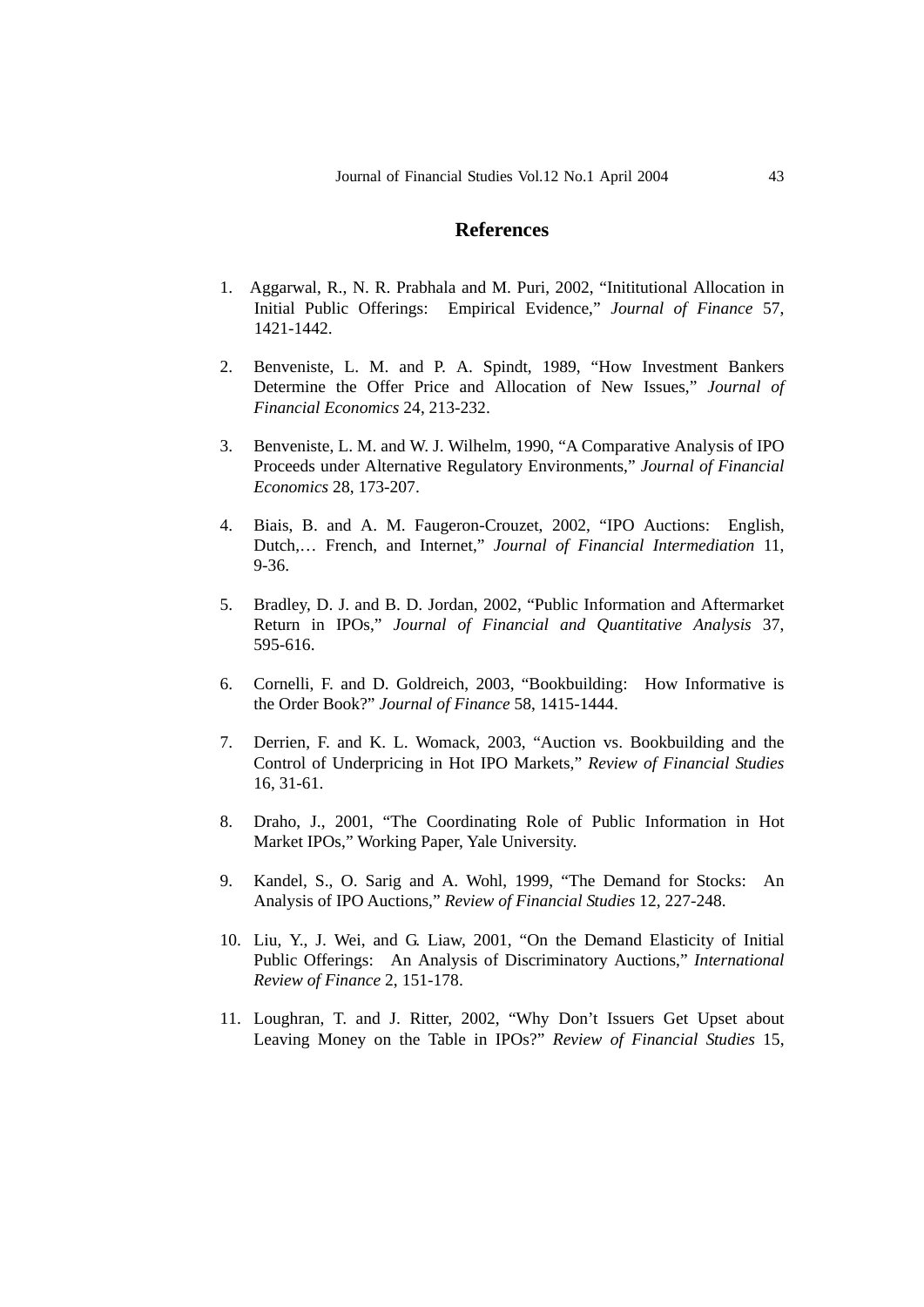413-443.

- 12. Lowry, M. and G. W. Schwert, 2001, "Biases in the IPO Pricing Process," Working paper, University of Rochester.
- 13. Pettway, R. H. and T. Kaneko, 1996, "The Effects of Removing Price Limits and Introducing Auctions upon Short-term IPO Returns: The Case of Japanese IPOs," *Pacific-Basin Finance Journal* 4, 241-258.
- 14. Spatt, C. and S. Srivastava, 1991, "Preplay Communication, Participation Restrictions, and Efficiency in Initial Public Offerings," *Review of Financial Studies* 4, 709-726.
- 15. White, H., 1980, "A Heteroskedaticity-Consistent Covariance Matrix Estimator and a Direct Test for Heteroskedaticity," *Econometirca* 48, 817-838.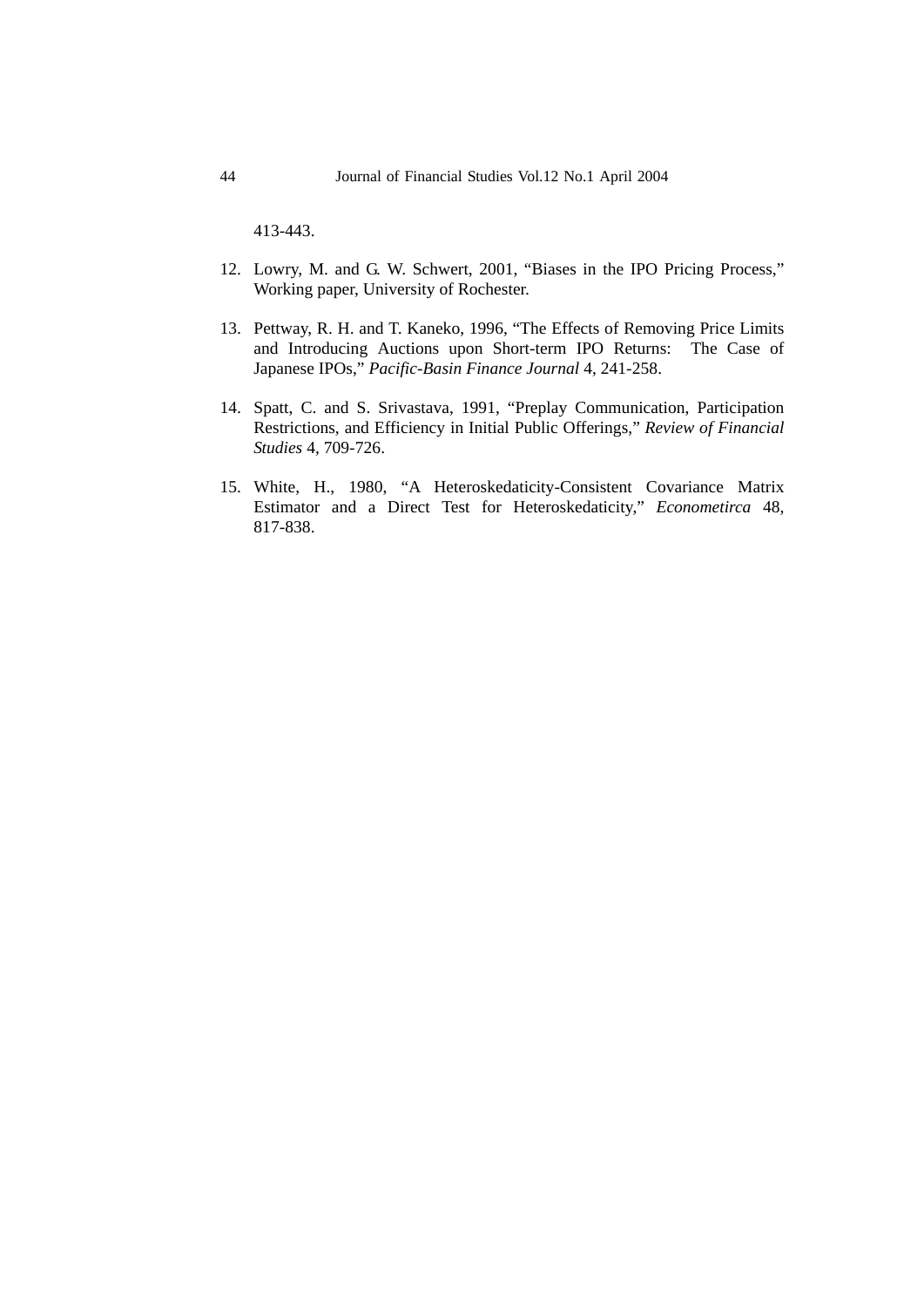



**Figure 2 Oversubscription in IPO auctions** 



This histogram displays the oversubscription, computed at the minimum price, of the 77 IPOs. Oversubscription is defined as the total demand for shares divided by the total supply of shares. The mean oversubscription is 3.94 and the median is 3.30.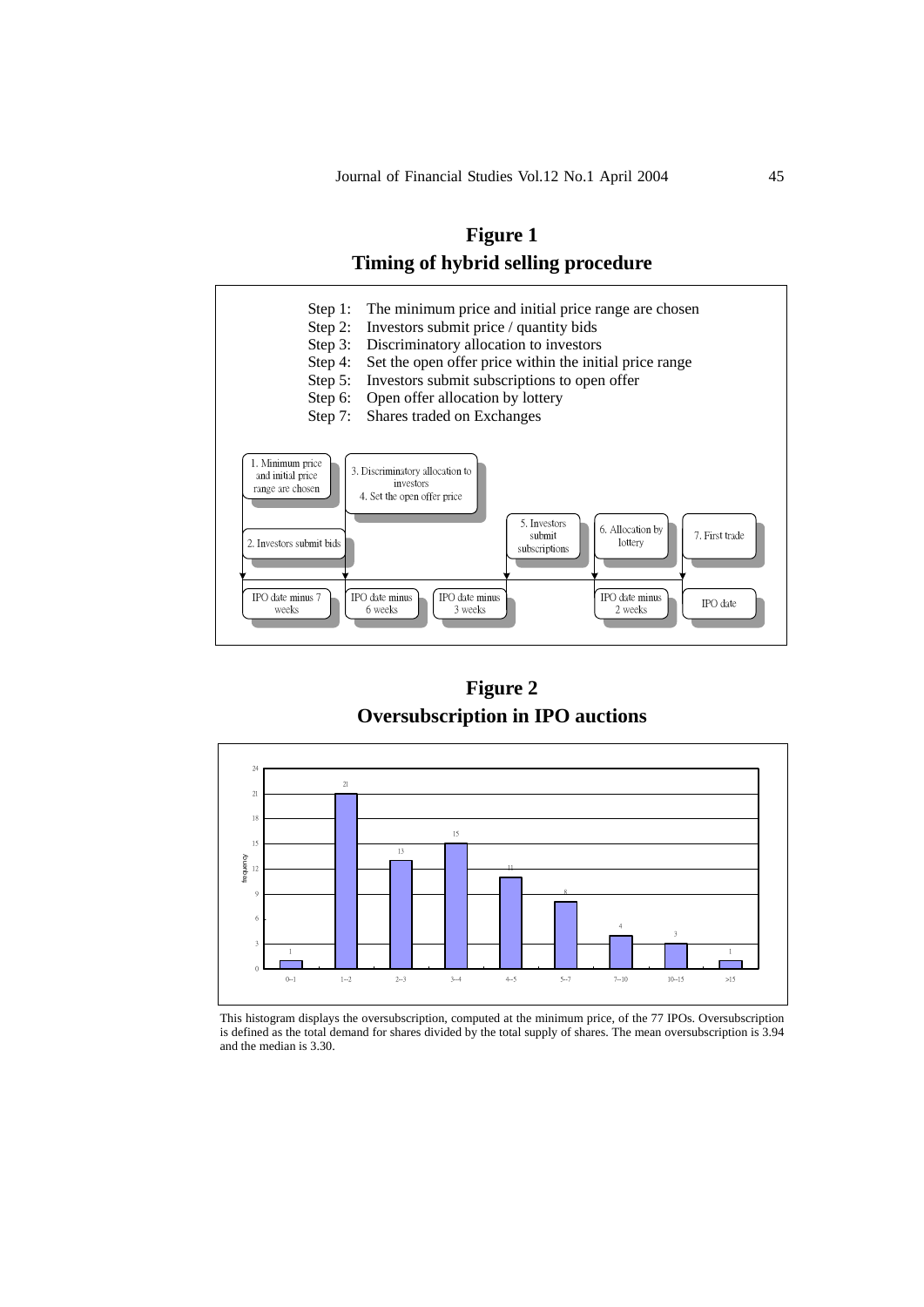# **Figure 3**

# **Normalized quantity-weighted bidding prices: Winning bids vs. all bids**



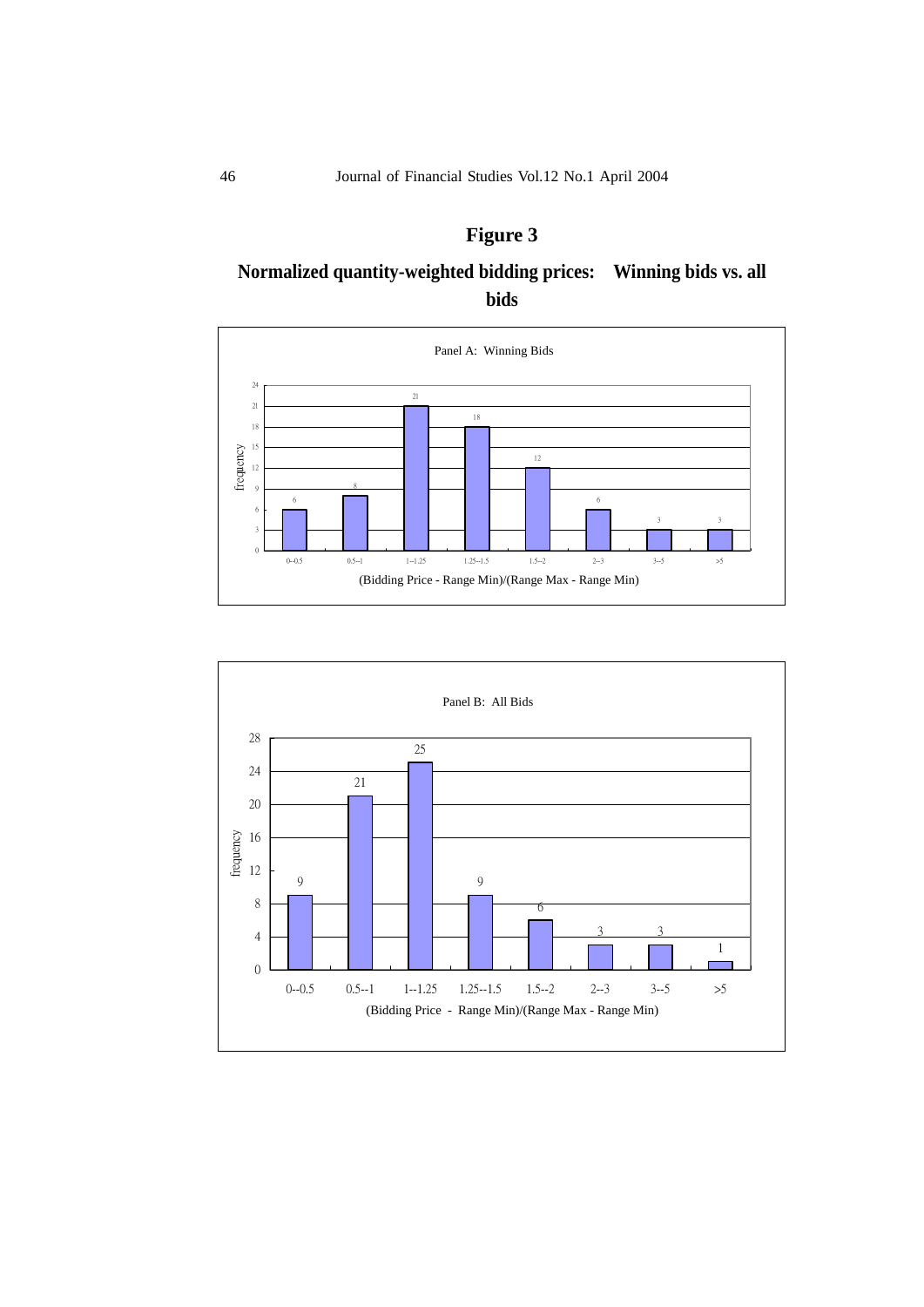The first histogram shows the distribution of the NQWPs for winning bids for 77 IPO auctions and the second shows the distribution of the NQWPs for all bids.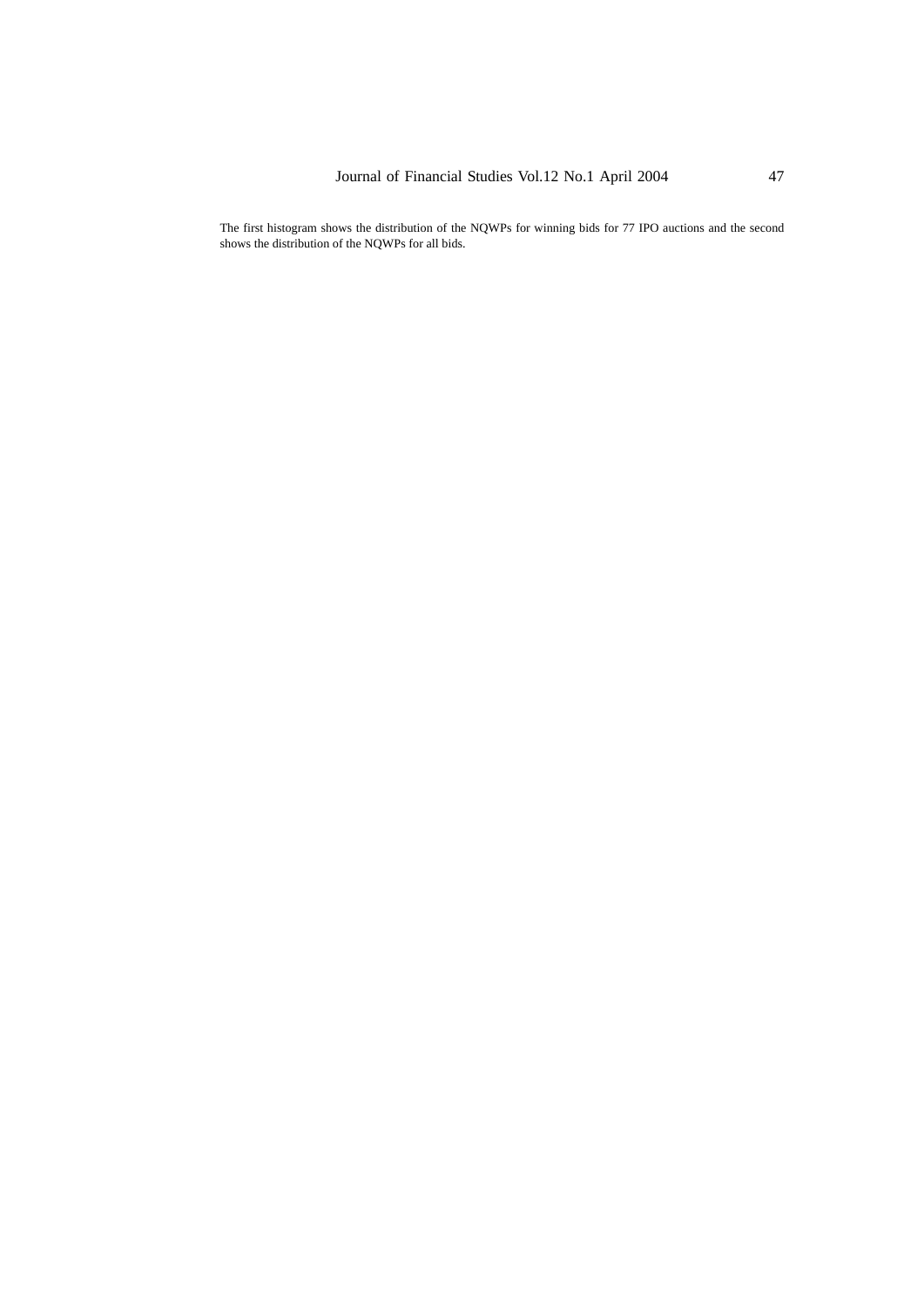# **Figure 4**

# **Percentage price differences between offer prices and quantity-weighted bidding prices: Winning bids vs. all bids**





The first histogram shows the distribution of the PPDs for winning bids for 77 IPO auctions and the second shows the distribution of the PPDs for all bids.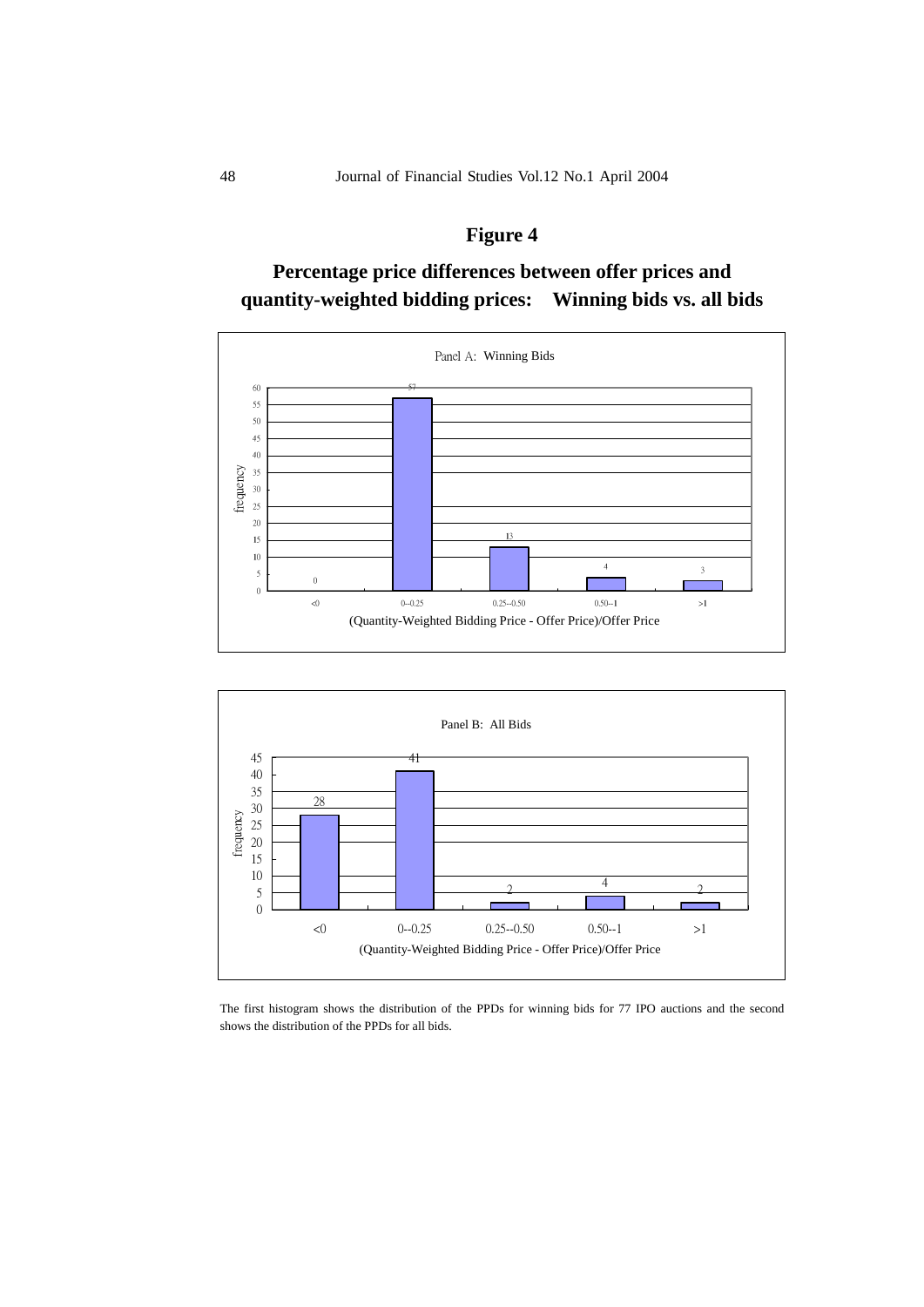### **Summary statistics for 77 IPOs**

The sample contains 77 IPO auctions over the period from January 1996 through April 2000. Of the 77 IPOs, 45 initially began trading on the Taiwan Stock Exchange and 32 on the Over-the-Counter market. The quantity-weighted bidding price is calculated for winning bids and for all bids. Oversubscription is the total demand of shares divided by the total supply of shares, where demand is measured at the lowest bidding price. Large bids are those with a bidding value of greater than NT\$2 million.

| Items                                     | Mean      | <b>Std Dev</b> | Maximum   | Minimum  | Median    |
|-------------------------------------------|-----------|----------------|-----------|----------|-----------|
| Lots for IPO                              | 15,718.56 | 12.911.72      | 58,182.00 | 2,723.00 | 11,680.00 |
| Lots put in auctions                      | 8,001.39  | 6,942.48       | 38,788.00 | 1,362.00 | 5,840.00  |
| Lots sold in auctions                     | 7,929.13  | 6,872.41       | 38,788.00 | 1,362.00 | 5,840.00  |
| Lots put in open offers                   | 7,789.43  | 6,265.43       | 28,014.00 | 1,361.00 | 5,840.00  |
| Lots sold in open offers                  | 7,761.21  | 6,288.72       | 28,014.00 | 1,361.00 | 5,840.00  |
| Lots unsold                               | 28.22     | 247.64         | 2,173.00  | 0.00     | 0.00      |
| Quantity-weighted bidding<br>price (NT\$) |           |                |           |          |           |
| Winning bids                              | 78.41     | 65.05          | 457.01    | 19.09    | 55.13     |
| All bids                                  | 71.80     | 59.87          | 434.12    | 17.79    | 51.15     |
| Oversubscription in auctions              | 3.94      | 2.98           | 17.20     | 0.39     | 3.30      |
| <b>Institutional bids</b>                 | 0.81      | 0.68           | 3.12      | 0.00     | 0.60      |
| Retail bids                               | 3.13      | 2.65           | 16.14     | 0.33     | 2.66      |
| Large bids                                | 2.68      | 1.68           | 7.40      | 0.06     | 2.17      |
| Small bids                                | 1.27      | 1.71           | 9.84      | 0.11     | 0.75      |
| Number of bids in auctions                | 987.09    | 1,120.08       | 5,406.00  | 39.00    | 645.00    |
| <b>Institutional bids</b>                 | 57.39     | 65.01          | 342.00    | 0.00     | 42.00     |
| Retail bids                               | 929.70    | 1,072.90       | 5,180.00  | 39.00    | 599.00    |
| Large bids                                | 208.56    | 228.42         | 1,173.00  | 1.00     | 126.00    |
| Small bids                                | 778.53    | 941.16         | 4,528.00  | 22.00    | 528.00    |
| Open offer price (NT\$)                   | 64.46     | 49.15          | 375.00    | 16.50    | 51.00     |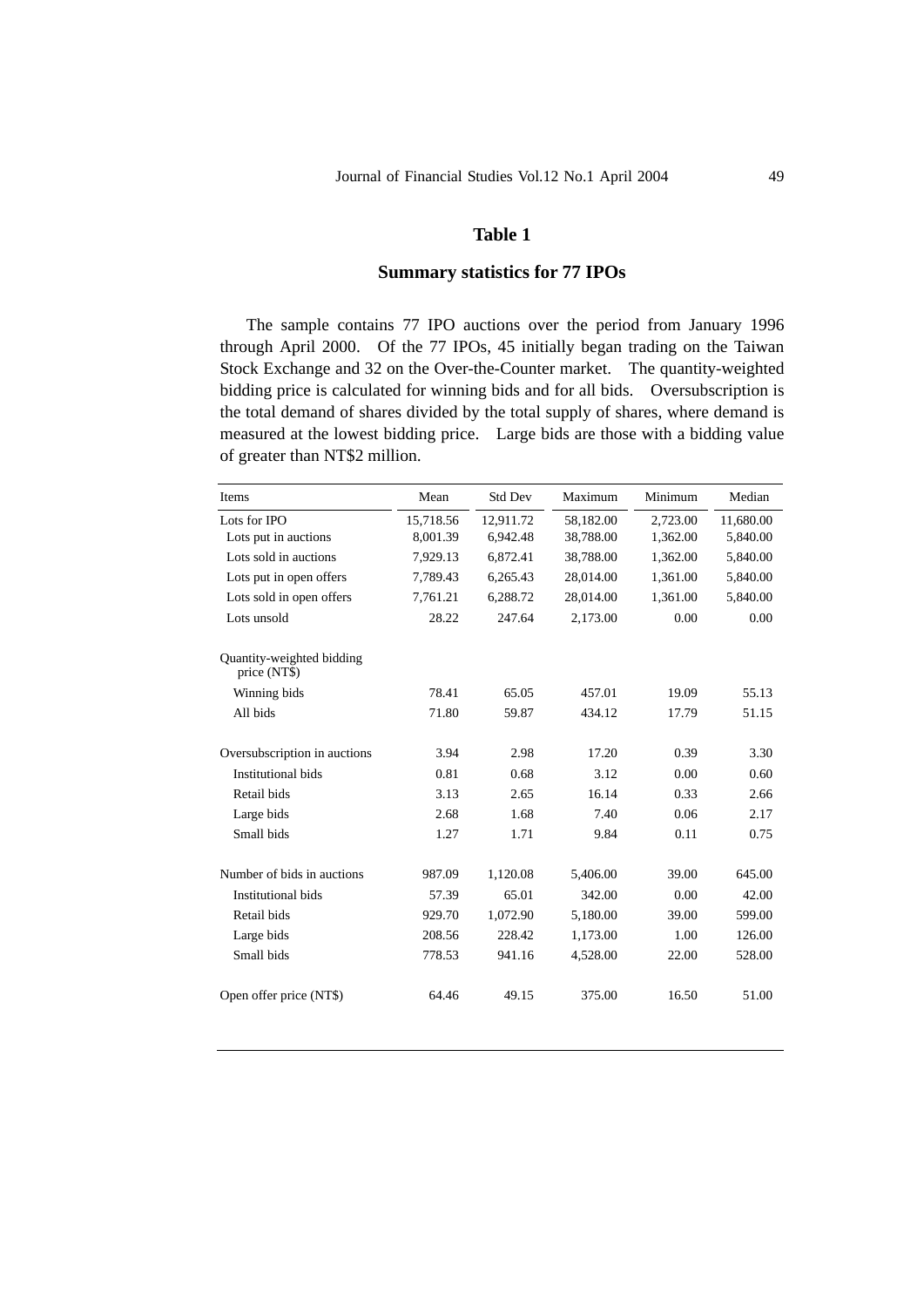### **The demand elasticity and normalized prices**

The sample contains 77 IPOs from January 1996 through April 2000.  $e_{\varphi}(P_C)$  $(e_{\alpha} (P_C))$  is the elasticity computed from the auction clearing price to a price of 1% (3%) higher.  $e_{\text{1%}}(P_W)(e_{\text{2%}}(P_W))$  is the elasticity computed from the quantity-weighted bidding price for winning bids to a price of 1% (3%) higher. NQWP (winning bids) is the normalized quantity-weighted bidding price for winning bids, which is equal to (Pw – Pmin)/(Pmax – Pmin); Pw is the quantity-weighted average bidding price for winning bids; Pmax and Pmin are, respectively, the maximum and the minimum of the initial price range specified by underwriters. NQWP (all bids) is the normalized quantity-weighted average bidding price for all bids, which is equal to  $(P_A - Pmin)/(Pmax - Pmin)$ ;  $P_A$  is the quantity-weighted average bidding price for all bids; Pmax and Pmin are, respectively, the maximum and the minimum of the initial price range specified by underwriters. PPD is the price difference between the quantity-weighted average bidding price and the open offer price relative to the open offer price.

| Items               | Mean  | <b>Std Dev</b> | Maximum | Minimum | Median |
|---------------------|-------|----------------|---------|---------|--------|
|                     |       |                |         |         |        |
| $e_{1\%}(P_C)$      | 39.22 | 27.01          | 96.25   | 2.16    | 32.49  |
| $e_{3\%}(P_C)$      | 21.31 | 9.03           | 33.33   | 2.25    | 22.76  |
| $e_{1\%}(P_W)$      | 37.05 | 26.96          | 98.04   | 0.00    | 34.74  |
| $e_{3\%}(P_W)$      | 20.94 | 9.18           | 33.33   | 0.00    | 22.17  |
|                     |       |                |         |         |        |
| NQWP (winning bids) | 1.56  | 1.20           | 7.87    | 0.11    | 1.28   |
| NQWP (all bids)     | 1.22  | 0.87           | 5.57    | 0.11    | 1.06   |
| PPD (winning bids)  | 0.20  | 0.31           | 1.59    | 0.00    | 0.09   |
| PPD (all bids)      | 0.09  | 0.22           | 1.05    | $-0.10$ | 0.03   |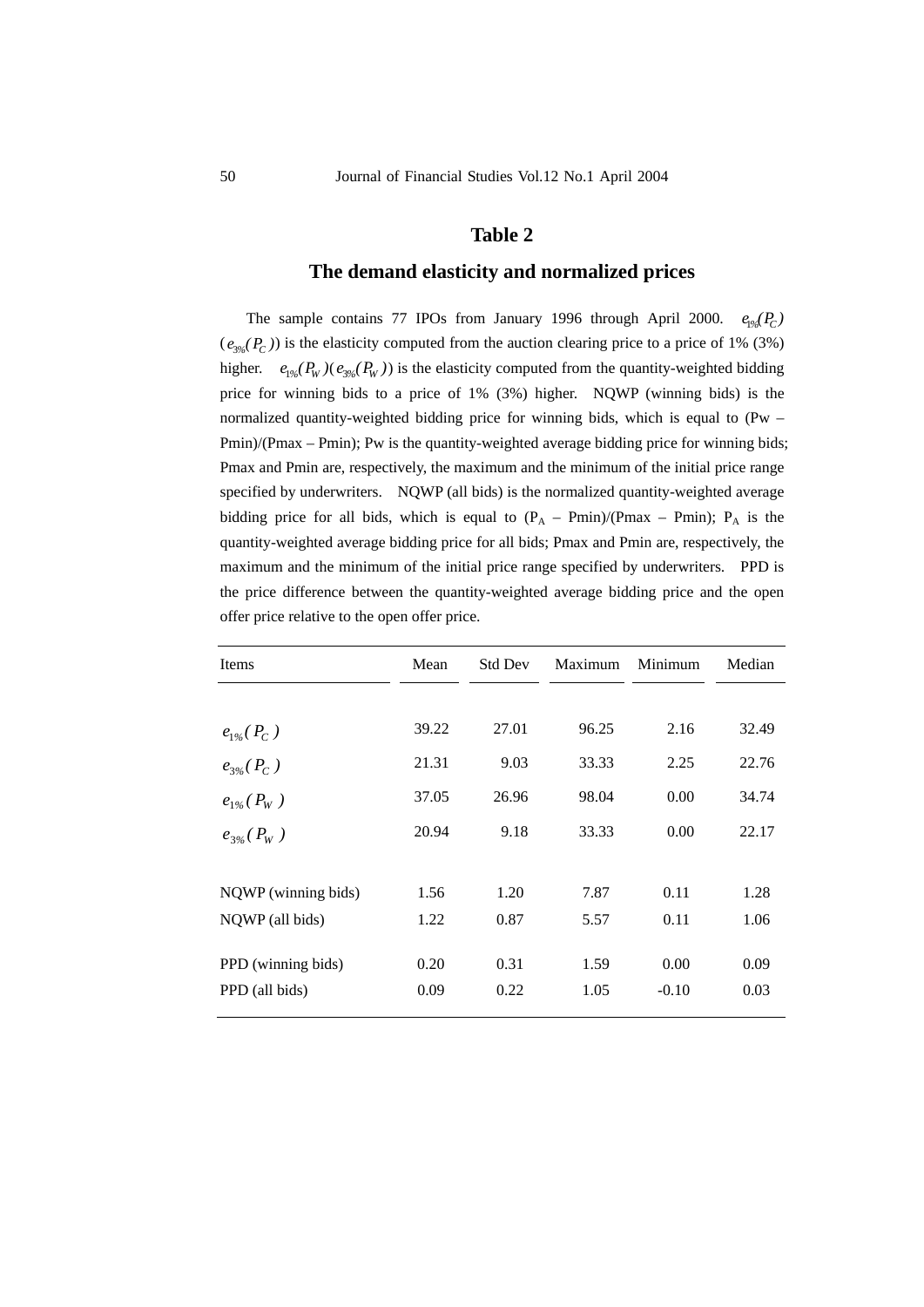## **Descriptive statistics for public information variables**

This table reports the descriptive statistics for four public information variables on 77 IPO auctions. *Ln\_sale*, a variable proxy for firm size, is the natural logarithm of yearly sales preceding the IPO year. *Hi\_tech* is a dummy variable equal to 1 if the firm is a high technology firm. *Mkt\_rtn* (Market index return variable), which captures market conditions, is constructed as a three-month weighted average of the buy-and-hold returns of the Taiwan Stock Exchange index with weights of 3 for the most recent month, 2 for the next month, and 1 for the third month before the auction beginning date. *Ir cipo* (Initial return variable), which measures the pricing of other contemporaneous IPOs, is constructed as a three-month weighted average of the arithmetic average initial return of other contemporaneous IPOs for each of the three months before the auction beginning date.

| Items                            | Mean  | <b>Std Dev</b> | Maximum | Minimum  | Median |  |
|----------------------------------|-------|----------------|---------|----------|--------|--|
|                                  |       |                |         |          |        |  |
| $Mkt\_rtn$ $(\%)$                | 0.46  | 6.67           | 21.36   | $-12.38$ | 0.21   |  |
| $Ir\_cipo$ (%)                   | 19.03 | 18.07          | 66.03   | $-1.40$  | 16.11  |  |
| $Ln\_sale$ (NT\$ million)        | 14.66 | 1.00           | 17.87   | 12.70    | 14.41  |  |
| <i>Hi_tech</i> (number of firms) | 41    |                |         |          |        |  |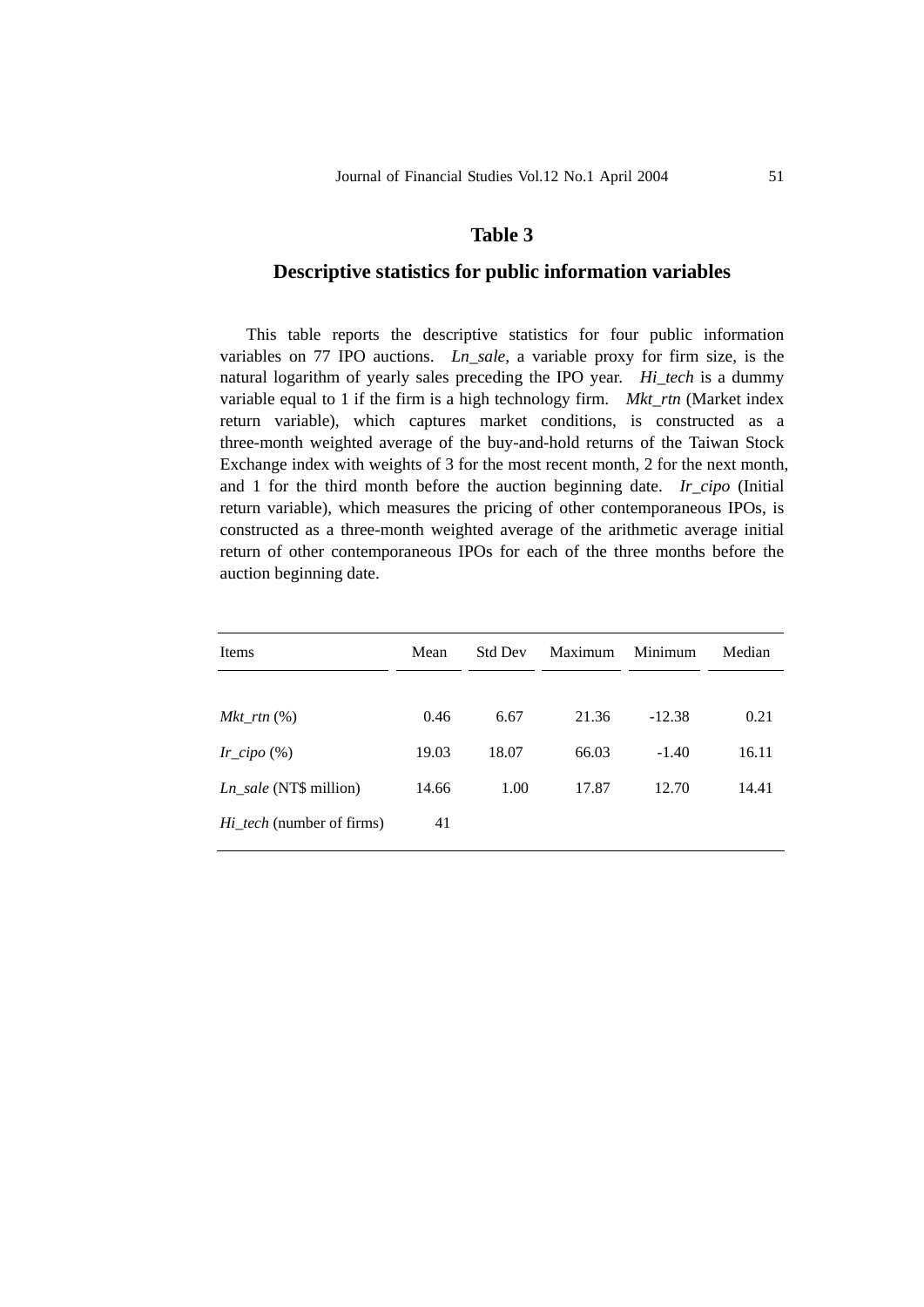## **Public information and investors' bids for 77 IPOs**

This table reports coefficients (and White's(1980) heteroskedasticity-adjusted t-statistics in parentheses) for regressions related to the effect of market index returns, initial returns, industry, and firms' sales on investors' bidding prices, the oversubscription, and the institutional allocation. *Mkt\_rtn* is the market index return prior to the auction period. *Ir\_cipo* is the initial return of other contemporaneous IPOs prior to the auction period. *Hi\_tech* is a dummy set to one for issuers in a high-tech industry. *Ln\_sale* is the natural logarithm of annual sales. Ln(Oversubscription) is the logarithm of total demand/supply of shares, where demand is measured at the lowest bidding price. NQWP (winning bids) is the quantity-weighted average bidding price normalized to the price range. Institutional allocation is the percentage of shares allocated to institutional investors.

| Dependent Variable          | NQWP(Winning bids) Ln(Oversubscription) |                  | Institutional<br>Allocation |  |  |
|-----------------------------|-----------------------------------------|------------------|-----------------------------|--|--|
| <b>Independent Variable</b> | Reg1                                    | Reg <sub>2</sub> | Reg <sub>3</sub>            |  |  |
| Intercept                   | 3.67                                    | $-0.24$          | $-0.57$                     |  |  |
|                             | $(2.55)^*$                              | $(-0.22)$        | $(-1.81)$                   |  |  |
| $Mkt\_rtn$                  | 0.02                                    | $-0.01$          | 0.01                        |  |  |
|                             | (0.63)                                  | $(-0.98)$        | (0.08)                      |  |  |
| $Ir\_cipo$                  | 0.03                                    | 0.02             | $-0.01$                     |  |  |
|                             | $(3.78)$ *                              | $(5.22)^*$       | $(-1.20)$                   |  |  |
| Hi_tech                     | 0.78                                    | 0.14             | $-0.03$                     |  |  |
|                             | $(3.33)*$                               | (0.95)           | $(-0.63)$                   |  |  |
| Ln sale                     | $-0.22$                                 | 0.06             | 0.06                        |  |  |
|                             | $(-2.16)^*$                             | (0.80)           | $(2.71)^*$                  |  |  |
| Adjusted R-squared          | 31.21%                                  | 24.54%           | 5.33%                       |  |  |
| N                           | 77                                      | 77               | 77                          |  |  |
|                             |                                         |                  |                             |  |  |

\* Significant at the 5% level.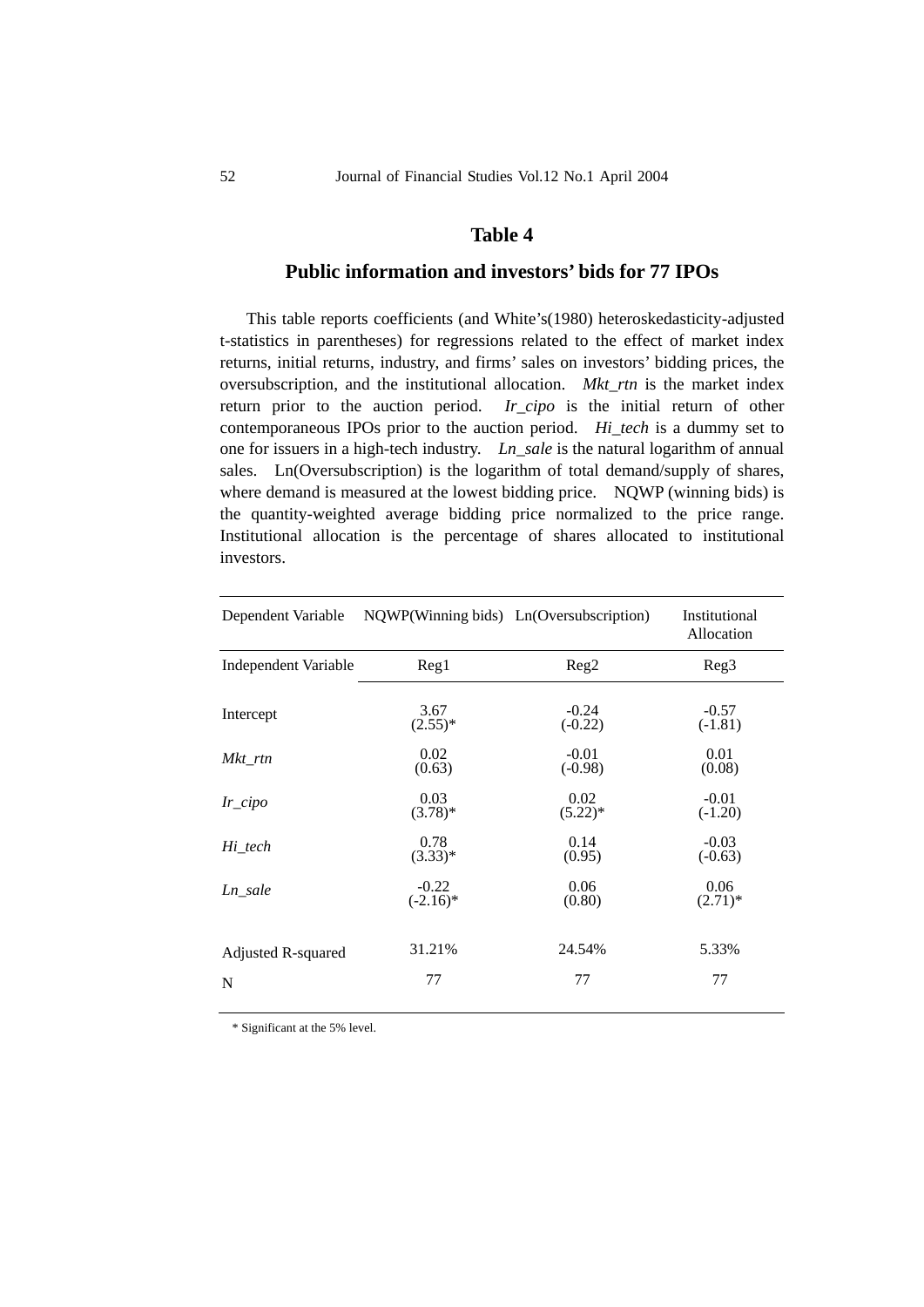# **Table 5 Aftermarket returns for 77 IPOs**

This table reports regression coefficients (and White's(1980) heteroskedasticity-adjusted t-statistics in parentheses) for various model specifications. The dependent variable is the benchmarked aftermarket return adjusted backward to the auction closing date. NQWP is the normalized quantity-weighted bidding price for winning bids. Ln(Oversubscription) is the natural logarithm of total demand/supply of shares, where demand is measured with all bids. Institutional allocation is the percentage of shares allocated to institutional investors.  $e_{\alpha}$   $(P_C)$  is the elasticity computed from the auction clearing price to a price of 3% higher. Fitted NQWP and Residual NQWP are, respectively, the fitted value and the residual value derived from Regression 1 of Table 4. Fitted Ln(Oversubscription) and Residual Ln(Oversubscription) are, respectively, the fitted value and the residual value derived from Regression 2 of Table 4. Fitted Institutional Allocation and Residual Institutional Allocation are, respectively, the fitted value and the residual value derived from Regression 3 of Table 4.

| Independent variable            | $\text{Reg}1$       | Reg2                | Reg3               | Reg4                  | Reg5                  | Independent variable                        | Reg <sub>6</sub>     | Reg7                 | Reg8                  |
|---------------------------------|---------------------|---------------------|--------------------|-----------------------|-----------------------|---------------------------------------------|----------------------|----------------------|-----------------------|
| Intercept                       | 0.50<br>(0.13)      | 6.23<br>(1.40)      | 8.21<br>(1.38)     | $-11.61$<br>$(-1.59)$ | $-12.97$<br>$(-1.87)$ | Intercept                                   | $-0.77$<br>$(-0.17)$ | $-8.31$<br>$(-0.98)$ | $-21.67$<br>$(-1.87)$ |
| <b>NQWP</b>                     | 13.92<br>$(5.94)$ * |                     |                    | 13.80<br>$(6.76)^*$   | 13.29<br>$(6.11)^*$   | <b>Fitted NOWP</b>                          | 14.74<br>$(4.77)*$   |                      | 14.83<br>$(2.60)*$    |
| Ln(Oversubscription)            |                     | 14.07<br>$(3.48)$ * |                    | 2.22<br>(0.68)        | 4.33<br>(1.40)        | Residual NQWP                               | 13.49<br>$(4.62)$ *  |                      | 12.83<br>$(4.94)$ *   |
| <b>Institutional Allocation</b> |                     |                     |                    |                       | 32.38<br>$(2.43)*$    | Fitted Ln(Oversubscription)                 |                      | 26.82<br>$(3.38)$ *  | 6.11<br>(0.69)        |
| $e_{3\%}(P_C)$                  |                     |                     | 0.67<br>$(2.18)$ * | 0.46<br>$(2.02)*$     | 0.15<br>(0.69)        | Residual<br>Ln(Oversubscription)            |                      | 8.99<br>(1.93)       | 3.21<br>(0.85)        |
|                                 |                     |                     |                    |                       |                       | <b>Fitted Institutional</b><br>Allocation   |                      |                      | 53.27<br>(1.09)       |
|                                 |                     |                     |                    |                       |                       | <b>Residual Institutional</b><br>Allocation |                      |                      | 31.18<br>$(2.33)*$    |
|                                 |                     |                     |                    |                       |                       | $e_{3\%}(P_C)$                              |                      |                      | 0.15<br>(0.70)        |
| <b>Adjusted R-squared</b>       | 46.06%              | 14.42%              | 5.09%              | 48.36%                | 51.83%                |                                             | 45.42% 18.49%        |                      | 50.28%                |
| N                               | 77                  | 77                  | 77                 | 77                    | 77                    |                                             | 77                   | 77                   | 77                    |

\* Significant at the 5% level.